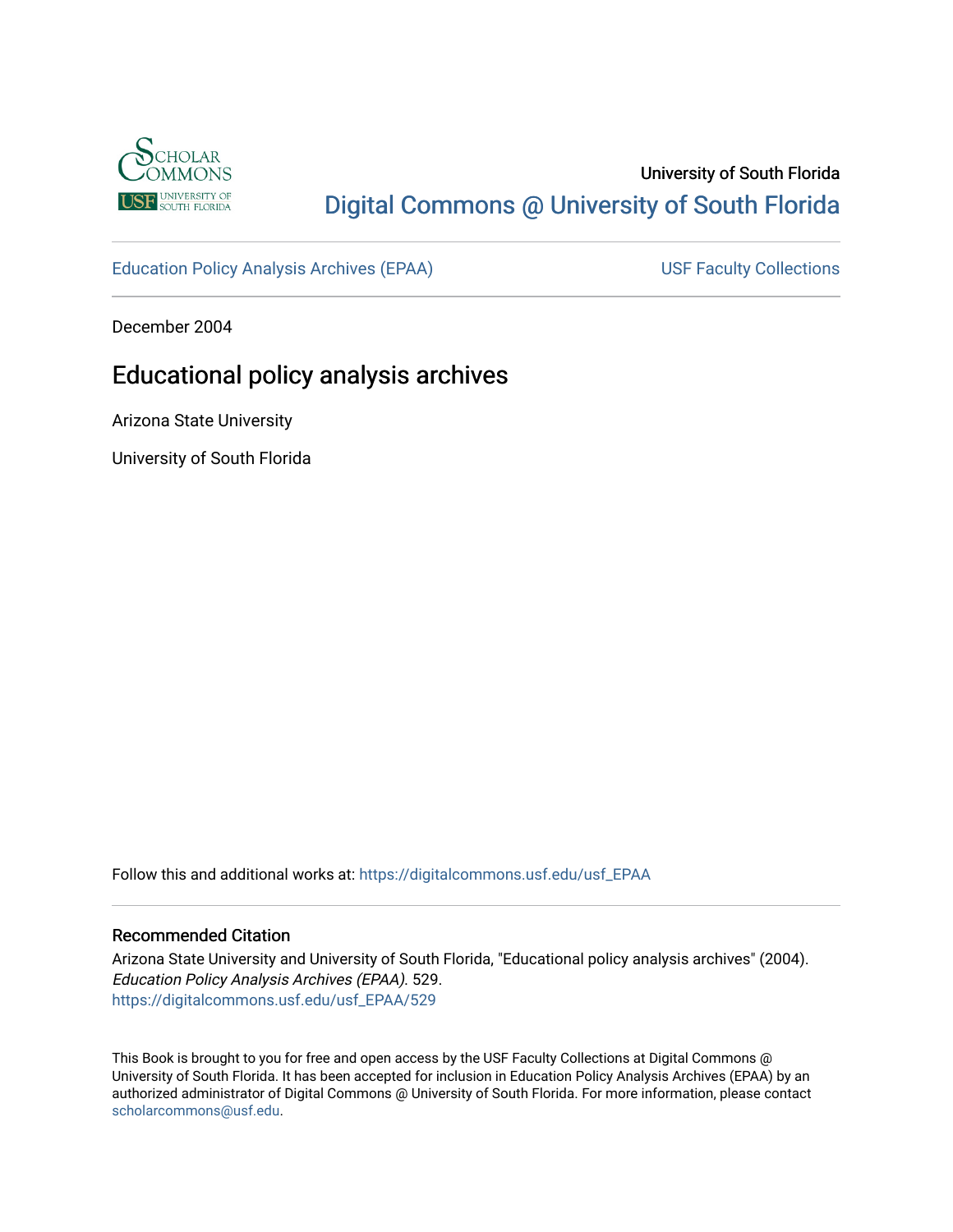# **EDUCATION POLICY ANALYSIS ARCHIVES**

**A peer-reviewed scholarly journal Editor: Gene V Glass College of Education Arizona State University**

Copyright is retained by the first or sole author, who grants right of first publication to the **Education Policy Analysis Archives**. **EPAA** is a project of the Education Policy Studies Laboratory. Articles are indexed in the Directory of Open Access Journals (www.doaj.org).

| <b>Volume 12 Number 70</b><br><b>ISSN 1068-2341</b><br><b>December 20, 2004</b> |
|---------------------------------------------------------------------------------|
|---------------------------------------------------------------------------------|

## **Meeting NCLB Goals for Highly Qualified Teachers: Estimates by State from Survey Data**

**Rolf K. Blank Doreen Langesen Elizabeth Laird Carla Toye Council of Chief State School Officers**

## **Victor Bandeira de Mello American Institutes for Research**

Citation: Blank, R., Langsen, D., Laird, E., Toye, C. & Bandeira de Mello, V. (2004, December 20). Meeting NCLB goals for highly qualified teachers: Estimates by state from survey data. *Education Policy Analysis Archives, 12*(70). Retrieved [date] from http://epaa.asu.edu/epaa/v12n70/.

#### **Abstract**

This article presents results of survey data showing teacher qualifications for their assignments that are comparable from state-to-state as well as data trends over time. The analysis is intended to help state leaders, educators, and others obtain a picture of highly qualified teachers in their state, and to be able to compare their state statistics with states across the nation. Since states have some flexibility in meeting the standard for highly qualified teachers outlined by NCLB, the analyses presented in this paper from a national survey may be useful as a common benchmark for use by states as they develop their own state-specific definitions and measures.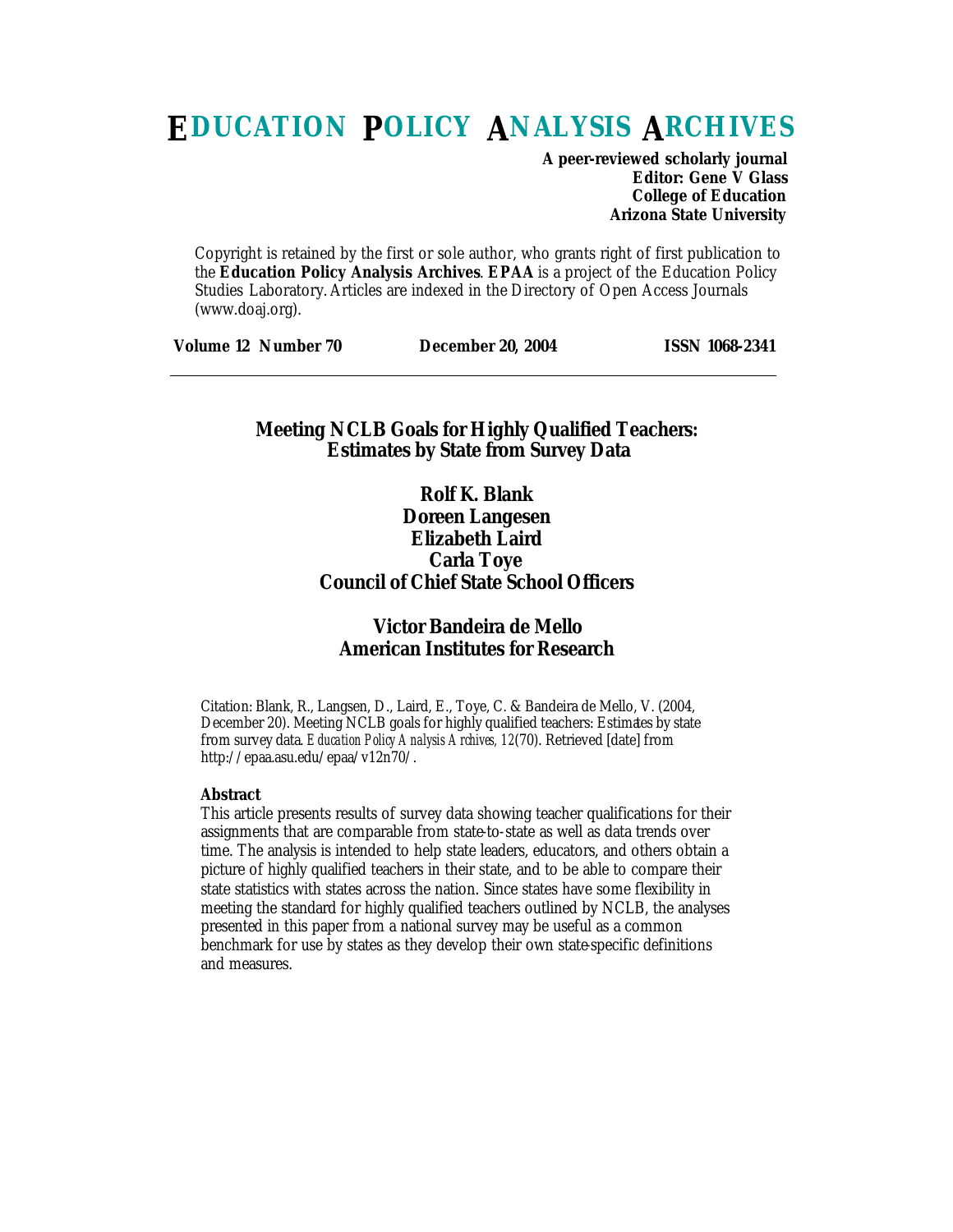## **Introduction**

States, districts, and schools are now working to implement the many new provisions of the No Child Left Behind (NCLB) law of 2001. One area of the law that has enormous implications for states, districts, and schools is the provisions related to highly qualified teachers. NCLB sets the goal of all teachers in core academic subjects being highly qualified teachers by the 2005-06 school year. According to the recent Secretary's report on Teacher Quality, national estimates show that in some fields only slightly more than half of current teachers in K-12 public education meet key measures of "highly qualified" as defined by the NCLB law.

NCLB requires states to report on the professional qualifications of all teachers as defined by the state, the percentage of classes taught by teachers that are highly qualified, and the percentage of classes in the state not taught by teachers that are highly qualified (see Section 1111(h) of NCLB). In the September 2003, Consolidated Performance Application, states reported to the U.S Department of Education on their state definition of "highly qualified" teacher and their plans for collecting and reporting on the status of their teachers (U.S. Department of Education, 2003). Many states are still working on upgrading state information systems, and the data presented here will help states see the implications in using the certification and major criteria for highly qualified described under NCLB.

To meet the highly qualified standard under NCLB, all teachers must

- $\triangleright$  Have completed a bachelor's degree;
- $\triangleright$  Hold full state certification; and
- $\triangleright$  Pass rigorous subject content and pedagogy tests to demonstrate competence in assigned subject;
- $\triangleright$  Middle and high school teachers may demonstrate competence in their assigned
- $\triangleright$  subject(s) by holding a degree major in the assigned subject (or equivalent course work), **or** *For current teachers only*, state may propose another method of evaluating and reporting on competence of teachers in their assigned subject(s).

(NCLB, Section 1111(h); CCSSO, 2002, pp.44-45).

For the present work, the concept of *highly qualified* is measured and reported for each state using two of the criteria required by NCLB—full state certification in the assigned field and college major in assigned field (indicator of subject competency at secondary level). The percentage of teachers that meet these criteria allow for comparison of the quality of teacher preparation in specific subject areas. The paper is organized in two sections:

- $\geq$  Analysis of trends in highly qualified teachers by state
- $\geq$  Factors contributing to shortage of highly qualified teachers in science and mathematics

## **Analysis of Trends in Highly Qualified Teachers by State**

CCSSO has completed a detailed analysis of data reported by teachers in the Schools and Staffing Survey (SASS). SASS is conducted by the National Center for Education Statistics (NCES) of the U.S. Department of Education. Data are collected through mail and phone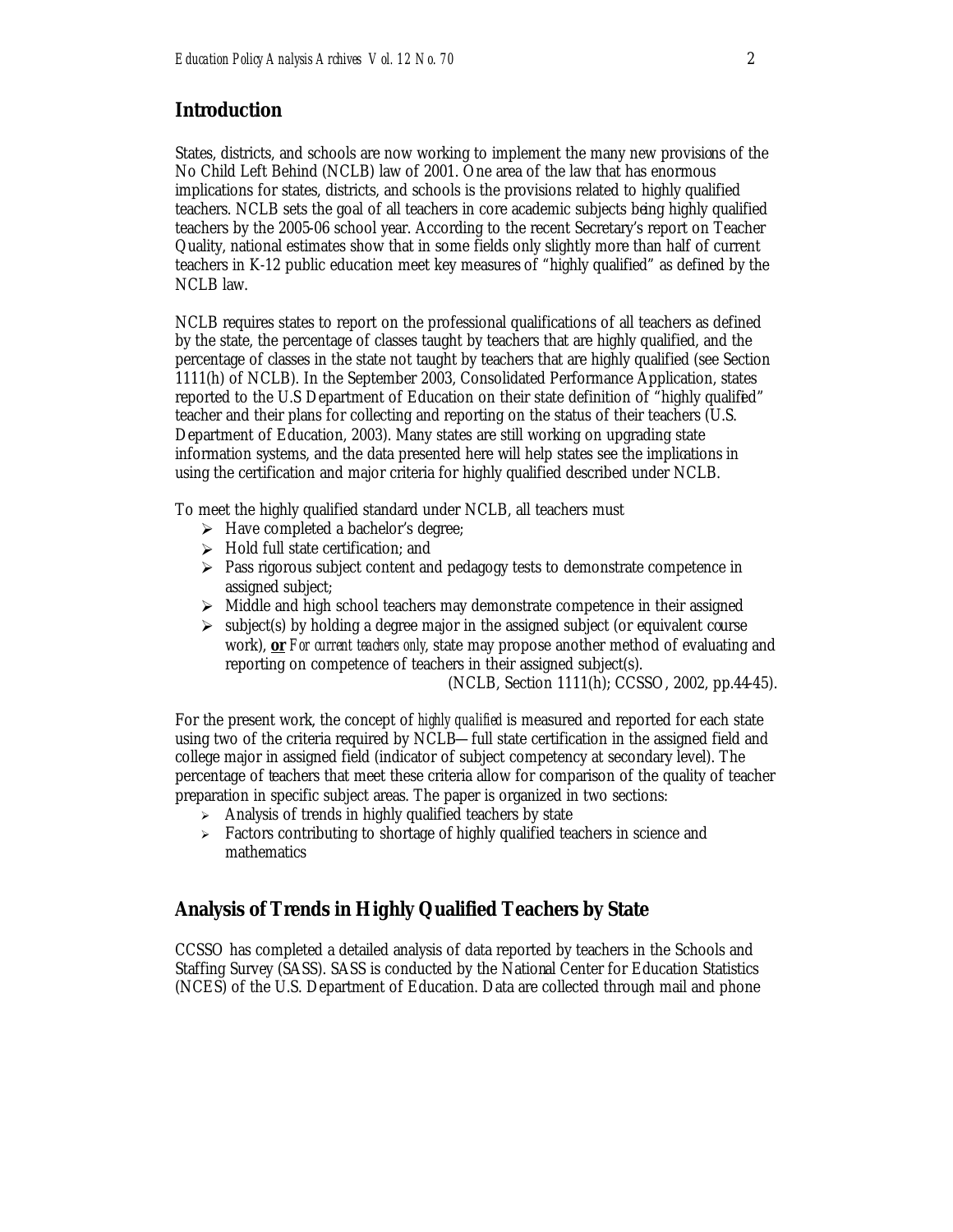surveys with 60,000 public school teachers that include representative samples of teachers in each state. The CCSSO analysis is based on data from the surveys with teachers conducted in the 1999-2000 school year and data from the 1993-94 Survey. The sample of elementary and secondary teachers is selected from a stratified random sample of schools in each state (for Survey details see NCES, 2002).

The analysis conducted by CCSSO focuses on three main questions concerning the level of qualifications and preparation of teachers. The subjects of mathematics and science at the secondary level are used for further analyses of recent trends with highly qualified teachers in the nation's public schools.

The analysis questions are:

- 1. How does the level of qualifications of teachers differ by state? How do states differ on key measures of "highly qualified" teachers?
- 2. Across all secondary teachers, what are differences in preparation of high school vs. middle grades teachers? How does the level of preparation of math teachers compare to science teachers, and how do these subjects compare to preparation of teachers in other academic subjects?
- 3. What has been the extent of improvement or change in level of preparation of teachers? What accounts for differences in preparation by state? What accounts for change over time?

Our work includes 50-state tables and bar graphs that portray state-by-state statistics on the characteristics of highly qualified teachers. Our analysis of the SASS data from 1994 and 2000 employs two primary criteria of "highly qualified" teachers as outlined in NCLB, state teacher certification in the assigned teaching subject and college degree major in the assigned subject. These two criteria for highly qualified teachers were reported by NCES in the recent national trends analysis of qualifications of public school teachers (McMillen-Seastrom, et al, 2002). The analysis is based on prior studies at the national level using these variables (Ingersoll, 1996, 1999, 2003), and research on the problem of underqualified teachers and the relationship between teacher qualifications and student achievement (National Commission on Teaching and America's Future, 1996; Ferguson, 1998; Goldhaber & Brewer, 2000; Mayer, Mullens, & Moore, 2000). Note: CCSSO is undertaking a separate analysis of SASS teacher qualifications data by state according to socio-economic characteristics of students and schools.

### **Highly qualified teachers at the secondary level: Shortages in many states**

The SASS instrument asked teachers to report about the status of their teaching certification for the specific subject they are assigned to teach—with three options: regular or standard certification for the assigned field, less than regular/standard certification, or no certification. Secondly, teachers reported on the major and minor field of their undergraduate degree and graduate degree. Teachers could report their preparation for their main assignment and a secondary assignment, if applicable.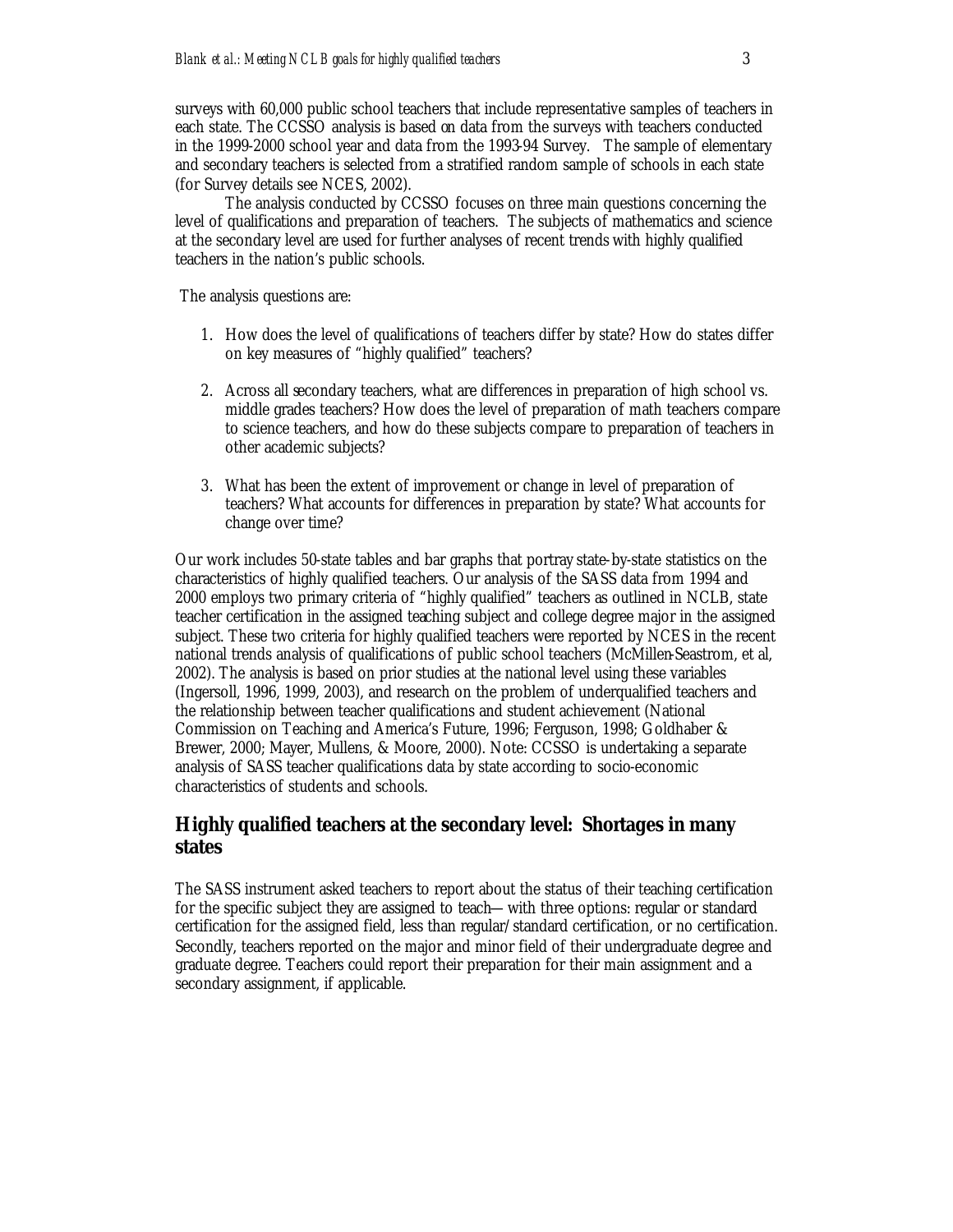The CCSSO analysis of SASS data by state from the year 2000 and trends from 1994 to 2000 provides a state-by-state picture of the status of highly qualified teachers based on reliable, comparable teacher samples. The SASS data do not include the teacher testing results, but we can analyze the certification and teacher major criteria of highly qualified teachers.

**Certified teachers in grades 7-12 by state**. One criterion of highly qualified teachers is whether teachers hold a full, standard certification in their assigned teaching field or subject. The SASS data on certification analyzed by state indicate that many states are far from the NCLB goal of highly qualified teaching staff in all schools and classrooms.

Table 1.1 on Math Teachers Certification shows that in 17 states less than 90 percent of math teachers (main or secondary assignment) have a regular/standard certification in math, while in 33 states over 90 percent of math teachers are certified. State rates vary from Hawaii at 65 percent to Rhode Island and West Virginia at 100 percent certified. The national rate is 88 percent of math teachers that are fully certified to teach math. Among the states with largest enrollments, California, Florida, New York, North Carolina, and Michigan have rates at or around 80 percent certified in math, indicating severe qualified teacher shortages. Also, several states with small enrollments (e.g. Alaska and Hawaii) have shortages of certified math teachers.

Certification rates for science teachers in Table 1.1 show the national rate is also 88 percent of teachers certified in science. Among the largest states, California, Florida, New York, North Carolina, and Ohio all have about 80 percent of secondary science teachers certified in science. Note: the sample of science teachers in SASS could be certified in any field of science; thus, for example, teachers certified in chemistry that are teaching physics would be counted as certified.

Table 1.2 shows that, nationally, the fields of English and Social Studies have a higher percentage of certified teachers than the fields of Math and Science. Sixteen states have less than 90 percent of English teachers in grades 7-12 that are fully certified, while 15 states are below the 90 percent certified level in Social Studies. Rates of certification in most states are substantially higher in English and Social studies than in the fields of Math or Science.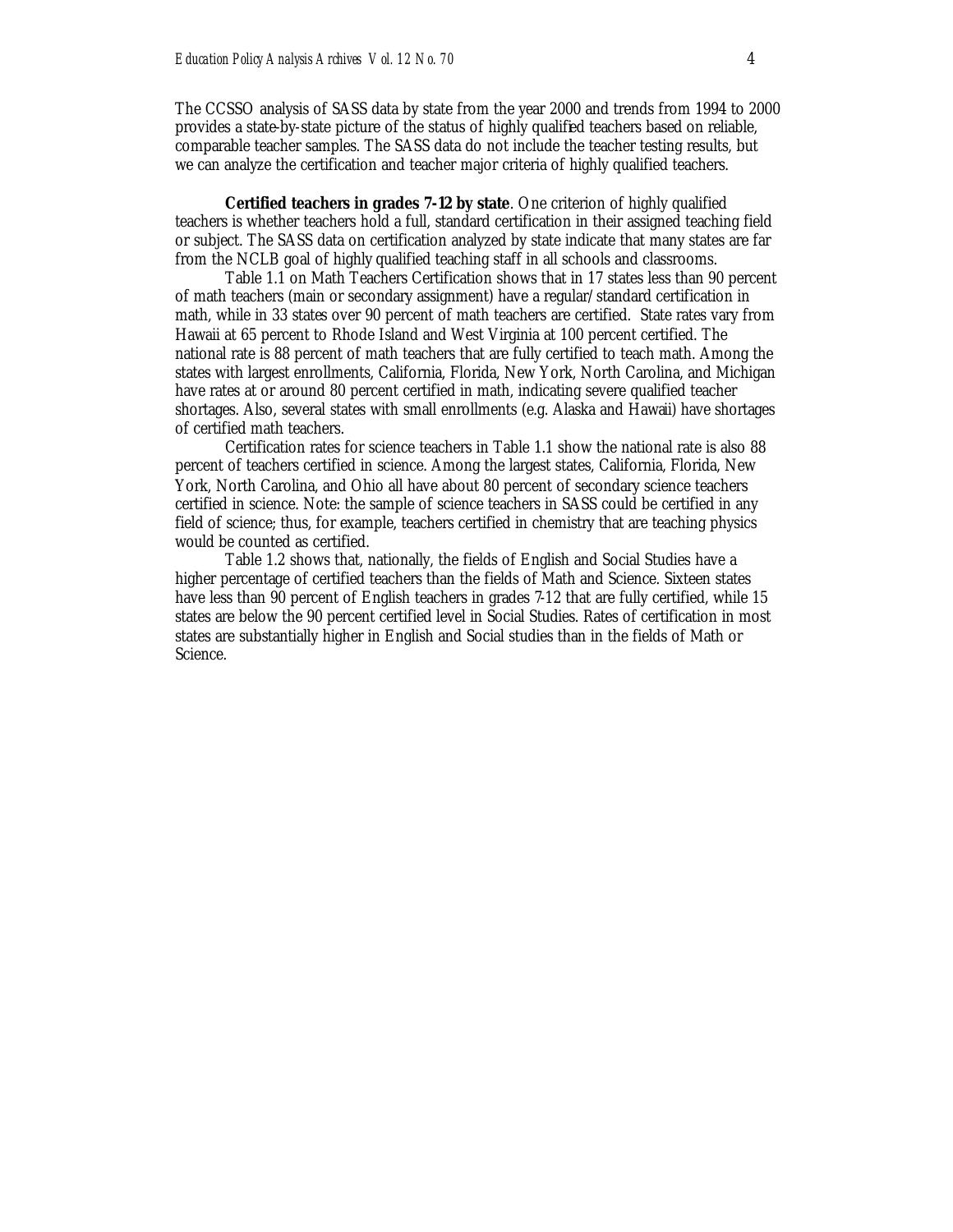| Table 1.1: Math and Science Teachers with Certification in Field, Grades 7-12, 2000 |                     |       |                     |       |
|-------------------------------------------------------------------------------------|---------------------|-------|---------------------|-------|
|                                                                                     | <b>Math</b>         |       | <b>Science</b>      |       |
|                                                                                     | $\frac{9}{6}$       |       | $\frac{9}{6}$       |       |
|                                                                                     | <b>Certified in</b> | Std.  | <b>Certified in</b> | Std.  |
| <b>State</b>                                                                        | <b>Math</b>         | Error | <b>Science</b>      | Error |
| Alabama                                                                             | 93                  | 3.8   | 89                  | 2.9   |
| Alaska                                                                              | 79                  | 2.9   | 90                  | 2.5   |
| Arizona                                                                             | 81                  | 4.5   | 80                  | 6.4   |
| Arkansas                                                                            | 98                  | 2.0   | 94                  | 3.1   |
| California                                                                          | 77                  | 4.4   | 79                  | 3.5   |
| Colorado                                                                            | 81                  | 5.3   | 82                  | 3.9   |
| Connecticut                                                                         | 83                  | 5.4   | 86                  | 4.5   |
| Delaware                                                                            | 83                  | 11.3  | 94                  | 4.5   |
| District of Columbia                                                                | 87                  | 3.0   |                     |       |
| Florida                                                                             | 84                  | 4.8   | 95                  | 2.2   |
| Georgia                                                                             | 96                  | 2.0   | 95                  | 2.7   |
| Hawaii                                                                              | 65                  | 5.8   | 92                  | 2.8   |
| Idaho                                                                               | 95                  | 1.7   | 100                 | 0.0   |
| <b>Illinois</b>                                                                     | 92                  | 4.1   | 91                  | 2.5   |
| Indiana                                                                             | 96                  | 1.3   | 98                  | 1.3   |
| lowa                                                                                | 91                  | 4.3   | 97                  | 2.0   |
| Kansas                                                                              | 94                  | 2.6   | 91                  | 3.0   |
| Kentuckv                                                                            | 89                  | 3.8   | 77                  | 6.1   |
| Louisiana                                                                           | 78                  | 6.9   | 82                  | 7.5   |
| Maine                                                                               | 86                  | 3.0   | 95                  | 1.5   |
| Maryland                                                                            | 88                  | 3.4   | 81                  | 5.8   |
| Massachusetts                                                                       | 94                  | 1.7   | 80                  | 3.8   |
| Michigan                                                                            | 82                  | 6.3   | 91                  | 3.3   |
| Minnesota                                                                           | 96                  | 1.6   | 93                  | 2.8   |
| Mississippi                                                                         | 86                  | 2.6   | 89                  | 2.9   |
| Missouri                                                                            | 88                  | 4.7   | 79                  | 6.3   |
| Montana                                                                             | 95                  | 2.0   | 96                  | 1.4   |
| Nebraska                                                                            | 96                  | 2.5   | 92                  | 3.7   |
| Nevada                                                                              | 95                  | 1.8   | 94                  | 2.5   |
| New Hampshire                                                                       | 85                  | 6.5   | 81                  | 5.2   |
| New Jersey                                                                          | 98                  | 1.0   | 95                  | 2.4   |
| New Mexicc                                                                          | 83                  | 6.8   | 87                  | 4.5   |
| New York                                                                            | 81                  | 4.0   | 82                  | 4.3   |
| North Carolina                                                                      | 77                  | 6.6   | 81                  | 6.6   |
| North Dakota                                                                        | 98                  | 0.7   | 95                  | 1.2   |
| Ohio                                                                                | 92                  | 4.0   | 82                  | 5.1   |
| Oklahoma                                                                            | 92                  | 4.8   | 95                  | 1.7   |
| Oregon                                                                              | 92                  | 3.8   | 89                  | 3.7   |
| Pennsylvania                                                                        | 88                  | 5.6   | 93                  | 4.4   |
| Rhode Island                                                                        | 100                 | 0.0   | 94                  | 1.6   |
| South Carolina                                                                      | 90                  | 4.0   | 87                  | 3.4   |
| South Dakota                                                                        | 99                  | 0.3   | 99                  | 0.7   |
| Tennessee                                                                           | 86                  | 5.7   | 83                  | 6.0   |
| Texas                                                                               | 86                  | 3.5   | 90                  | 2.4   |
| Utah                                                                                | 92                  | 4.7   | 93                  | 4.0   |
| Vermont                                                                             | 95                  | 3.8   | 100                 | 0.0   |
| Virginia                                                                            | 92                  | 2.8   | 87                  | 4.4   |
| Washington                                                                          | 93                  | 2.6   | 98                  | 1.5   |
| West Virginia                                                                       | 100                 | 0.0   | 95                  | 1.8   |
| Wisconsin                                                                           | 95                  | 2.0   | 92                  | 2.0   |
| Wyoming                                                                             | 94                  | 2.3   | 100                 | 0.0   |
| <b>United States</b>                                                                | 88                  | 0.8   | 88                  | 0.7   |

% Certified = Reaular. standard. or probationarv certificate in assianed field (not certified = provisional. emeraencv. o<br>temporary certificate in assigned field). Teachers = Public school teachers with main or second assi

grades 7-12 departmentalized instruction.

Source: NCES, Schools and Staffing Survey, 1999-2000. *Council of Chief State School Officers, Washington, DC, 2003.*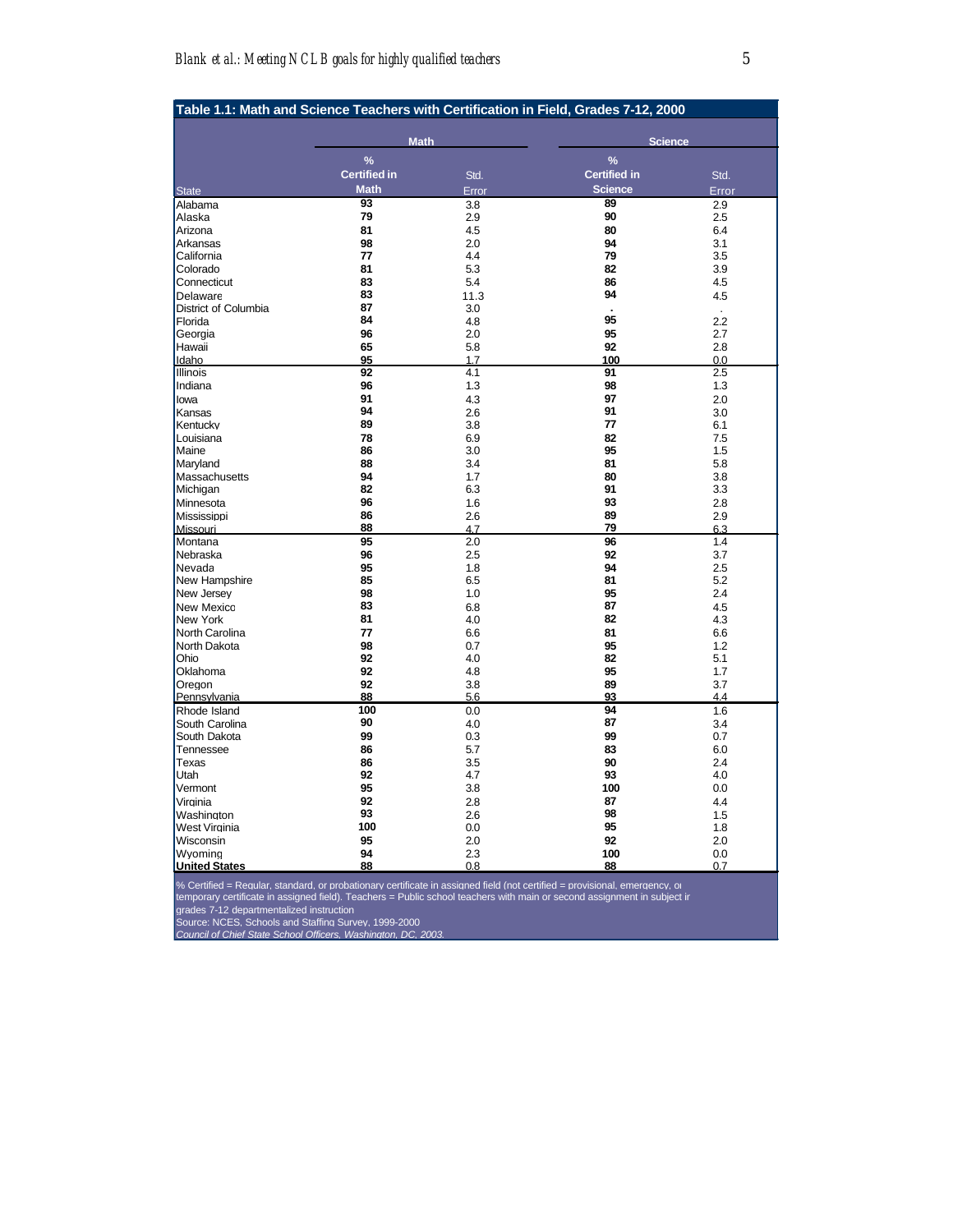|                      |                     |            | Table 1.2: English and Social Studies Teachers with Certification in Field, Grades 7-12, 2000 |            |
|----------------------|---------------------|------------|-----------------------------------------------------------------------------------------------|------------|
|                      | <b>English</b>      |            | <b>Social Studies</b>                                                                         |            |
|                      | $\frac{9}{6}$       |            | $\frac{9}{6}$                                                                                 |            |
|                      | <b>Certified in</b> | Std.       | <b>Certified in</b>                                                                           | Std.       |
|                      | Enalish             | Erro       | <b>Social Studies</b>                                                                         | Erro       |
| Alabama              | 95                  | 2.7        | 98                                                                                            | 1.0        |
| Alaska               | 85                  | 2.7        | 84                                                                                            | 3.0        |
| Arizona              | 86                  | 3.7        | 87                                                                                            | 4.4        |
| Arkansas             | 99                  | 1.4        | 96                                                                                            | 2.3        |
| California           | 85                  | 2.8        | 88                                                                                            | 4.5        |
| Colorado             | 90                  | 3.0        | 93                                                                                            | 2.4        |
| Connecticut          | 87                  | 3.6        | 93                                                                                            | 2.8        |
| Delaware             | 82                  | 13.9       |                                                                                               | ¥.         |
| District of Columbia | 100                 | 0.0        | 57                                                                                            | 6.5        |
| Florida              | 89                  | 3.4        | 84                                                                                            | 5.9        |
| Georgia              | 96                  | 2.5        | 95                                                                                            | 2.4        |
| Hawaii               | 87                  | 4.1        | 84                                                                                            | 4.9        |
| Idaho                | 97                  | 0.7        | 97                                                                                            | 1.5        |
| <b>Illinois</b>      | 93                  | 3.3        | 97                                                                                            | 1.4        |
| Indiana              | 95                  | 3.0        | 97                                                                                            | 1.3        |
| lowa                 | 91                  | 3.5        | 93                                                                                            | 3.3        |
| Kansas               | 89                  | 4.1        | 93                                                                                            | 2.6        |
| Kentucky             | 85                  | 3.8        | 93                                                                                            | 3.0        |
| Louisiana            | 84                  | 7.5        | 86                                                                                            | 5.3        |
| Maine                | 92                  | 1.8        | 93                                                                                            | 1.8        |
| Maryland             | 84                  | 4.6        | 87                                                                                            | 5.5        |
| Massachusetts        | 95                  | 1.4        | 98                                                                                            | 0.8        |
| Michigan             | 85                  | 4.0        | 87                                                                                            | 5.0        |
| Minnesota            | 98                  | 1.3        | 98                                                                                            | 1.3        |
| Mississippi          | 78                  | 4.3        | 91                                                                                            | 2.2        |
| Missouri             | 87                  | 5.7        | 92                                                                                            | 4.0        |
| Montana              | 97                  | 1.0        | 95                                                                                            | 1.7        |
| Nebraska             | 96                  | 2.6        | 97                                                                                            | 2.2        |
| Nevada               | 90                  | 3.2        | 93                                                                                            | 2.8        |
| New Hampshire        | 94                  | 1.9        | 89                                                                                            | 6.2        |
| New Jersev           | 97                  | 0.9        | 97                                                                                            | 1.1        |
| New Mexico           | 98                  | 1.4        | 86                                                                                            | 7.8        |
| New York             | 84                  | 3.9        | 90                                                                                            | 3.5        |
| North Carolina       | 86                  | 3.1        | 85                                                                                            | 7.6        |
| North Dakota         | 97                  | 0.9        | 100                                                                                           | 0.0        |
| Ohio                 | 87                  | 4.0        | 93                                                                                            | 2.9        |
| Oklahoma             | 94                  | 3.5        | 96                                                                                            | 3.5        |
| Oregon               | 95                  | 1.5        | 94                                                                                            | 3.2        |
| Pennsylvania         | 91<br>97            | 5.8        | 96<br>82                                                                                      | 2.0        |
| Rhode Island         |                     | 1.0        |                                                                                               | 2.7        |
| South Carolina       | 91<br>99            | 1.8        | 97<br>98                                                                                      | 1.2        |
| South Dakota         |                     | 0.3        |                                                                                               | 1.1        |
| Tennessee            | 97                  | 1.1        | 98                                                                                            | 1.0        |
| Texas                | 94                  | 2.2        | 84                                                                                            | 3.9        |
| Utah                 | 98<br>100           | 1.6        | 98<br>100                                                                                     | 1.5        |
| Vermont              | 94                  | 0.0        | 90                                                                                            | 0.0        |
| Virginia             | 98                  | 3.2<br>1.2 | 97                                                                                            | 3.7<br>1.9 |
| Washington           | 97                  | 1.2        | 96                                                                                            | 2.7        |
| West Virginia        | 92                  |            | 95                                                                                            |            |
| Wisconsin<br>Wyomina | 97                  | 3.5<br>1.7 | 87                                                                                            | 3.0<br>3.9 |
|                      |                     |            | 92                                                                                            |            |
| <b>United States</b> | 91                  | 0.7        |                                                                                               | 0.8        |

% Certified = Regular, standard, or probationary certificate in assigned field (not certified = provisional, emergency, or temporary certificate in assigned field). Teachers = Public school teachers with main or second assignment in subject ir<br>grades 7-12 departmentalized instruction.<br>Source: NCES, Schools and Staffing Survey, 1999-2000.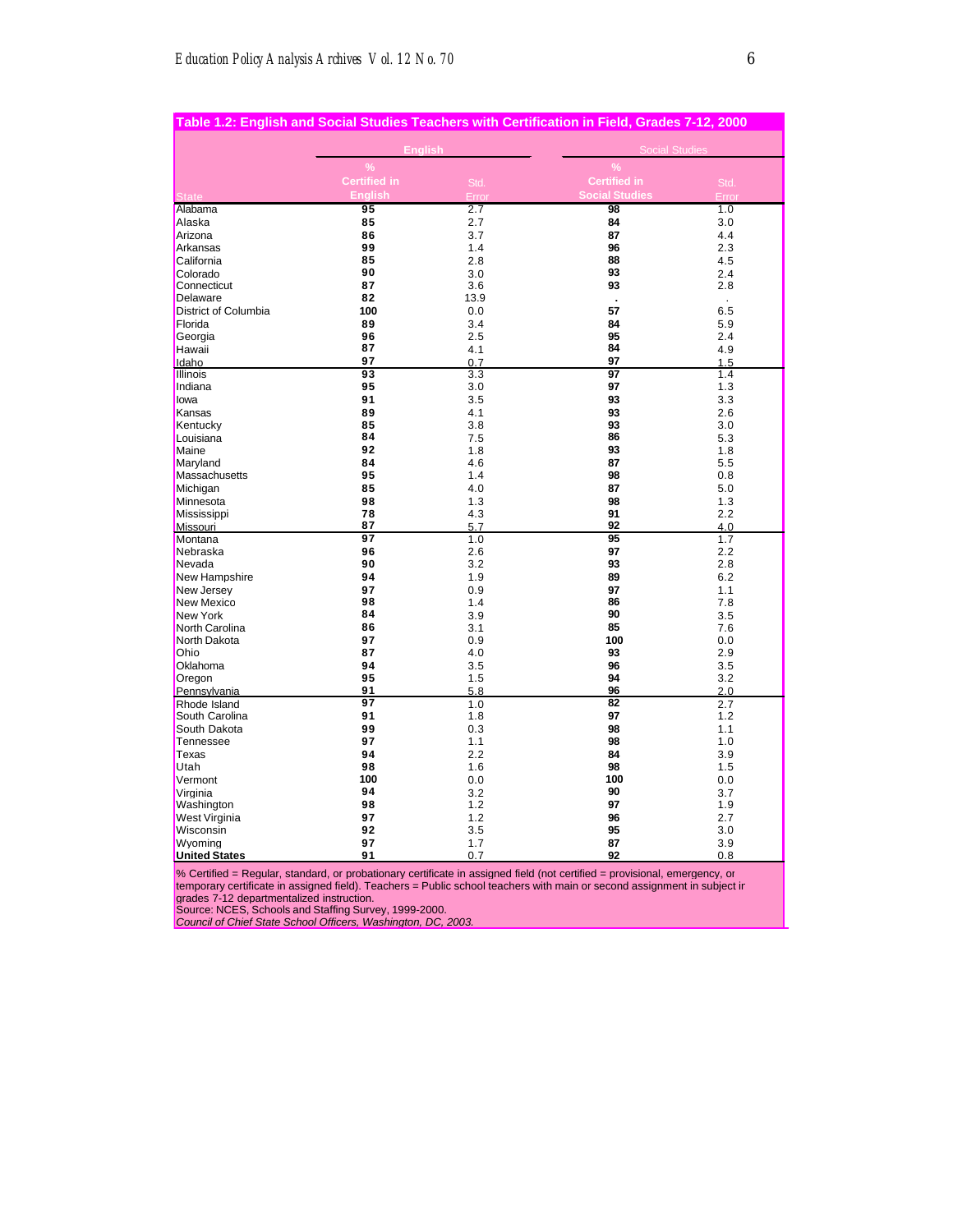**Major in field.** In Table 2, CCSSO presents state by state data on the percentage of grade 7-12 teachers with a major in their assigned field and the percentage that have both a major and regular certification in their assigned field. The summary statistics combining the two measures provide two of the key criteria for secondary teachers meeting the NCLB highly qualified standard.

Reviewing Tables 1 and 2, there is a clear link between the states' rate of certified teachers and the rate of teachers with a major in their assigned field. States that have high percentages of certified teachers in their assigned field also have high rates of teachers with a major in their field. There are no states with high rates of teachers with a major in their field, but lower rates of teachers with regular certification.

**Mathematics.** In Table 2.1, the states are rank-ordered based on percent of teachers with main assignment in math that completed a major in the field. Only one state (Minnesota) has 90 percent of math teachers that are certified and hold a major in mathematics or math education. Only four additional states (New Jersey, Nebraska, Rhode Island, North Dakota) have over 80 percent of math teachers with a major in their field and have full certification. Nationally, 63 percent of grade 7-12 math teachers have a major and full certification.

In most states, only a small percentage of teachers with a major do not have full certification. The percentages of teachers that meet both criteria are typically 0 to 5 percent lower than the percentage of teachers with a major. However, in a few states the percentages are substantial, such as in New York, DC, Alabama, Maine, North Carolina, California, Louisiana. In these states, it is possible that new teachers with a major are hired before they have completed state certification requirements.

When all teachers of math are considered (main or secondary assignment) and we analyze whether they have a major or minor in math, we find a pattern across states of a high proportion of less qualified teachers. (Note about using the SASS data to analyze NCLB requirements: the SASS data on teachers' major or minor in the assigned field may be useful because states can submit their own criteria for evaluating whether teachers are highly qualified in their state, and a state might define holding a college degree minor in the assigned field as an important state-level criterion.) Only 14 states have more than 75 percent of all teachers of math in 7-12 that have a college major or minor in math and certification in math.

**Science**. Two-thirds of science secondary teachers (main assignment) have a major in a science field and are certified in science, as shown in Table 2.2. In science, 8 percent of teachers nationally with a major in a science field do not have full state certification, and in a few states the differences are larger (e.g., Illinois, Maryland, New Hampshire, New York, Connecticut, Mass., Oregon, Michigan). In 2000, no state had over 90 percent of teachers that met both criteria of highly qualified, and seven states had less than 60 percent meeting both criteria.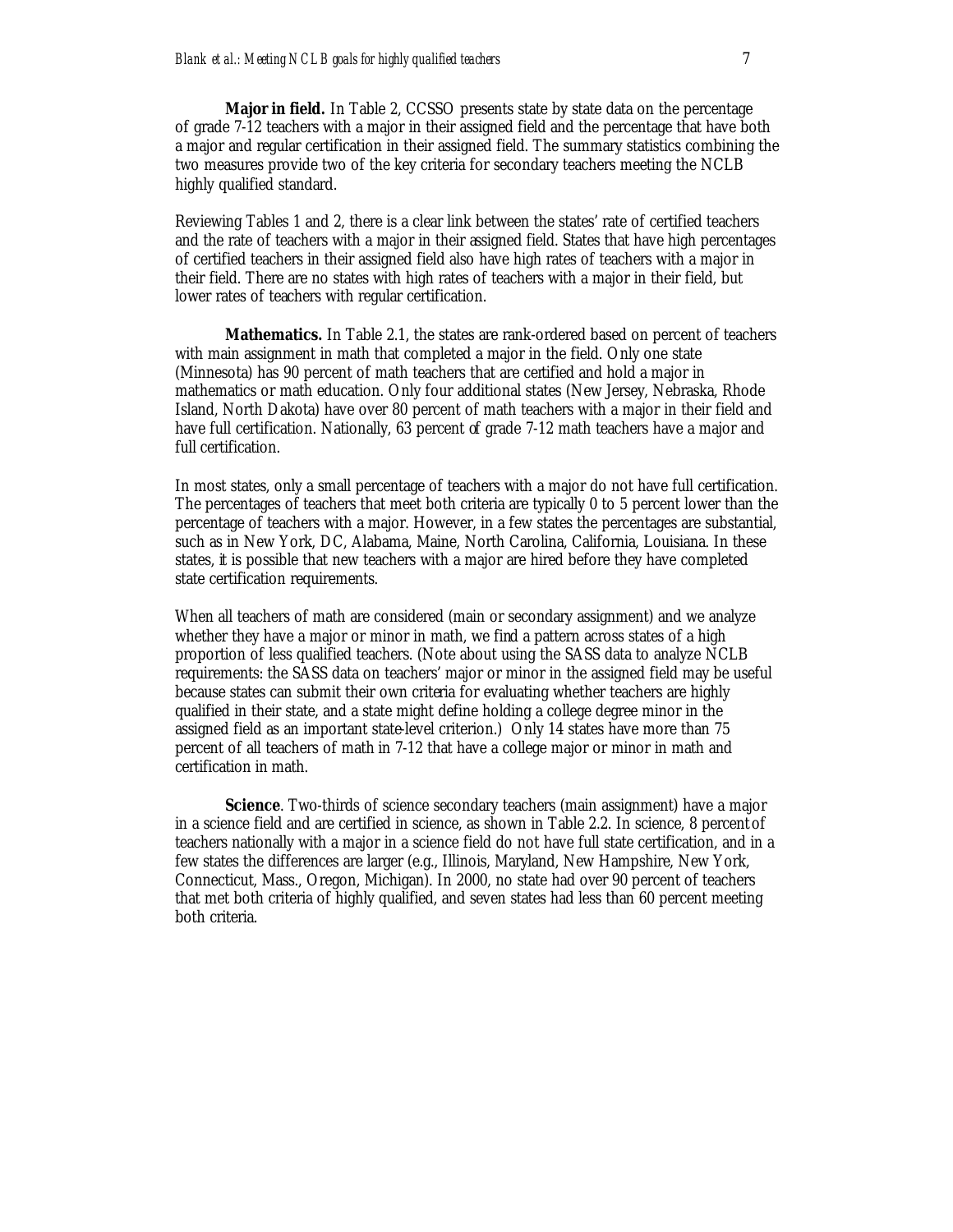| rabic 2.1. matricritativo Teavricio with major and ivegular vertinvativii in Field,<br><b>Grades 7-12, 2000</b> |                             |                              |                               |                                          |
|-----------------------------------------------------------------------------------------------------------------|-----------------------------|------------------------------|-------------------------------|------------------------------------------|
|                                                                                                                 | <b>Math Main Assignment</b> |                              |                               | <b>Math Main or Secondary Assignment</b> |
|                                                                                                                 |                             | Major in Math +              |                               | Major or Minor in Math +                 |
| <b>State</b>                                                                                                    | <b>Major in Math</b>        | <b>Regular Certification</b> | <b>Major or Minor in Math</b> | <b>Regular Certification</b>             |
| Minnesota                                                                                                       | 90                          | 90                           | 88                            | 87                                       |
| New Jersey                                                                                                      | 90                          | 88                           | 85                            | 83                                       |
| Nebraska                                                                                                        | 89                          | 85                           | 85                            | 82                                       |
| Rhode Island                                                                                                    | 82                          | 82                           | 87                            | 87                                       |
| North Dakota                                                                                                    | 83                          | 81                           | 86                            | 84                                       |
| West Virginia                                                                                                   | 79                          | 79                           | 73                            | 73                                       |
| Arkansas                                                                                                        | 79                          | 78                           | 90                            | 89                                       |
| South Dakota                                                                                                    | 76                          | 76                           | 75                            | 75                                       |
| Alabama                                                                                                         | 83                          | 76                           | 86                            | 80                                       |
| Wisconsin                                                                                                       | 75                          | 75                           | 86                            | 84                                       |
| Pennsylvania                                                                                                    | 81                          | 75                           | 85                            | 82                                       |
| Wvomina                                                                                                         | 79                          | 75                           | 86                            | 82                                       |
| District of Columbia                                                                                            | 87                          | 72                           | 77                            | 62                                       |
| Ohio                                                                                                            | 77                          | 72                           | 86                            | 79                                       |
| South Carolina                                                                                                  | 79                          | 71                           | 80                            | 72                                       |
| Indiana                                                                                                         | 72                          | 70                           | 81                            | 78                                       |
| Delaware                                                                                                        | 74                          | 70                           | 87                            | n/a                                      |
| lowa                                                                                                            | 73                          | 69                           | 72                            | 68                                       |
| Massachusetts                                                                                                   | 73                          | 68                           | 73                            | 68                                       |
| Oklahoma                                                                                                        | 70                          | 68                           | 79                            | 79                                       |
| New York                                                                                                        | 79                          | 67                           | 79                            | 67                                       |
| Georgia                                                                                                         | 69                          | 67                           | 61                            | 58                                       |
| Colorado                                                                                                        | 68                          |                              | 65                            | 65                                       |
| Montana                                                                                                         | 68                          | 67<br>67                     | 76                            | 75                                       |
|                                                                                                                 |                             |                              |                               |                                          |
| Florida<br>Illinois                                                                                             | 67<br>65                    | 65<br>65                     | 66<br>72                      | 65<br>73                                 |
|                                                                                                                 |                             |                              | 71                            |                                          |
| Maryland<br>New Hampshire                                                                                       | 68<br>69                    | 64<br>63                     | 77                            | 68<br>69                                 |
|                                                                                                                 | 68                          | 63                           | 74                            | 71                                       |
| Michigan<br><b>United States</b>                                                                                | 67                          | 63                           | 71                            | 68                                       |
|                                                                                                                 |                             |                              |                               |                                          |
| Utah                                                                                                            | 63                          | 63                           | 64                            | 65                                       |
| Connecticut                                                                                                     | 62                          | 60                           | 60                            | 60                                       |
| Oregon                                                                                                          | 60                          | 58                           | 59                            | 57                                       |
| Kansas                                                                                                          | 58                          | 58                           | 73                            | 72                                       |
| Maine                                                                                                           | 64                          | 58                           | 69                            | 58                                       |
| North Carolina                                                                                                  | 64                          | 58                           | 58                            | 55                                       |
| Mississippi                                                                                                     | 60                          | 57                           | 59                            | 55                                       |
| Kentucky                                                                                                        | 58                          | 56                           | 62                            | 57                                       |
| Washington                                                                                                      | 55                          | 54                           | 69                            | 64                                       |
| Virginia                                                                                                        | 59                          | 53                           | 70                            | 65                                       |
| Alaska                                                                                                          | 57                          | 52                           | 56                            | 50                                       |
| <b>Texas</b>                                                                                                    | 57                          | 52                           | 68                            | 63                                       |
| Vermont                                                                                                         | 55                          | 51                           | 54                            | 51                                       |
| Hawaii                                                                                                          | 76                          | 51                           | 76                            | 54                                       |
| <b>New Mexicc</b>                                                                                               | 52                          | 51                           | 64                            | 65                                       |
| Idaho                                                                                                           | 49                          | 50                           | 61                            | 62                                       |
| California                                                                                                      | 57                          | 50                           | 56                            | 47                                       |
| Louisiana                                                                                                       | 58                          | 49                           | 66                            | 57                                       |
| Arizona                                                                                                         | 49                          | 47                           | 57                            | 53                                       |
| Missouri                                                                                                        | 52                          | 47                           | 77                            | 71                                       |
| Tennessee                                                                                                       | 51                          | 47                           | 56                            | 54                                       |
| Nevada                                                                                                          | 38                          | 38                           | 48                            | 45                                       |

# **Table 2.1: Mathematics Teachers with Major and Regular Certification in Field,**

Teachers = Public school teachers with main or second assignment in subject in grades 7-12 departmentalized instruction. Major = Undergraduate or graduate degree major in math or math education.

Source: NCES, Schools and Staffing Survey, 1999-2000.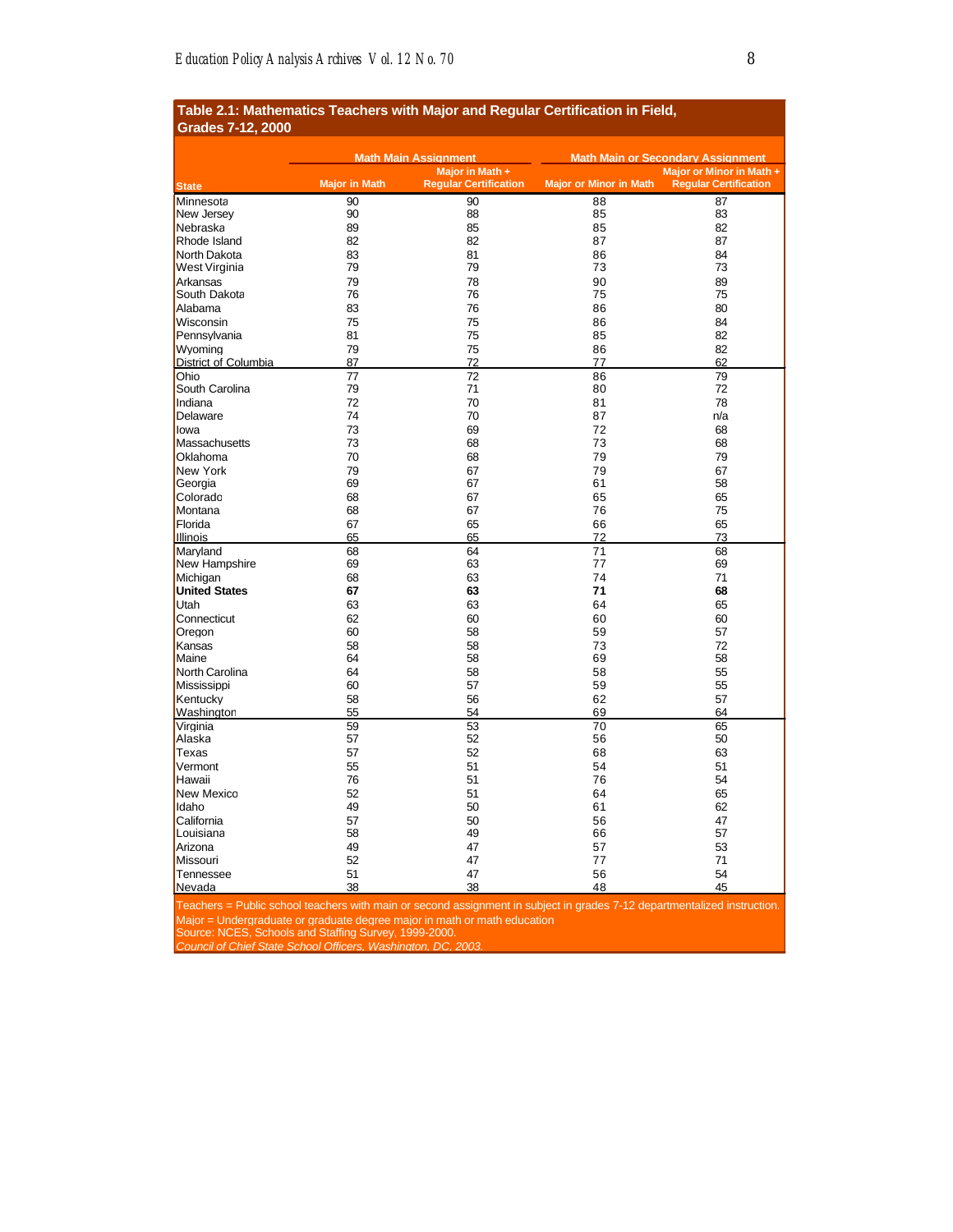| Table 2.2: Science Teachers with Major and Regular Certification in Field, Grades 7-12, 2000 |                                |                              |                          |                                             |
|----------------------------------------------------------------------------------------------|--------------------------------|------------------------------|--------------------------|---------------------------------------------|
|                                                                                              | <b>Science Main Assignment</b> |                              |                          | <b>Science Main or Secondary Assignment</b> |
|                                                                                              |                                | Major in Science +           | <b>Major or Minor in</b> | <b>Major or Minor in Science</b>            |
| <b>State</b>                                                                                 | <b>Major in Science</b>        | <b>Regular Certification</b> | <b>Science</b>           | + Regular Certification                     |
| lowa                                                                                         | 89                             | 89                           | 89                       | 87                                          |
| Minnesota                                                                                    | 93                             | 88                           | 93                       | 88                                          |
| New Jersey                                                                                   | 93                             | 88                           | 92                       | 86                                          |
| Hawaii                                                                                       | 87                             | 87                           | 84                       | 78                                          |
| Illinois                                                                                     | 93                             | 84                           | 84                       | 76                                          |
| Rhode Island                                                                                 | 81                             | 81                           | 81                       | 74                                          |
|                                                                                              |                                |                              |                          |                                             |
| North Dakota                                                                                 | 85                             | 80                           | 86                       | 80                                          |
| Wyoming                                                                                      | 78                             | 78                           | 85                       | 85                                          |
| Vermont                                                                                      | 77                             | 77                           | 83                       | 83                                          |
| Wisconsin                                                                                    | 82                             | 77                           | 88                       | 78                                          |
| Washington                                                                                   | 79                             | 77                           | 74                       | 73                                          |
| Utah                                                                                         | 83                             | 77                           | 89                       | 81                                          |
| Pennsylvania                                                                                 | 79                             | 77                           | 78                       | 75                                          |
| Maryland                                                                                     | 84                             | 76                           | 78                       | 70                                          |
| Idaho                                                                                        | 75                             | 75                           | 87                       | 87                                          |
| New Hampshire                                                                                | 90                             | 75                           | 78                       | 64                                          |
| Indiana                                                                                      | 77                             | 75                           | 85                       | 82                                          |
| Nevada                                                                                       | 78                             | 75                           | 85                       | 79                                          |
| Alaska                                                                                       | 77                             | 73                           | 87                       | 79                                          |
|                                                                                              |                                |                              |                          |                                             |
| Nebraska                                                                                     | 80                             | 73                           | 83<br>74                 | 75                                          |
| South Dakota                                                                                 | 72                             | 71                           |                          | 73                                          |
| Alabama                                                                                      | 78                             | 71                           | 81                       | 72                                          |
| <b>New York</b>                                                                              | 86                             | 70                           | 89                       | 70                                          |
| Connecticut                                                                                  | 77                             | 69                           | 85                       | 82                                          |
| Montana                                                                                      | 74                             | 69                           | 76                       | 72                                          |
| Kansas                                                                                       | 73                             | 69                           | 78                       | 71                                          |
| Delaware                                                                                     | 68                             | 68                           | 84                       | 78                                          |
| Massachusetts                                                                                | 79                             | 68                           | 77                       | 64                                          |
| <b>United States</b>                                                                         | 75                             | 67                           | 77                       | 70                                          |
| Oklahoma                                                                                     | 67                             | 66                           | 73                       | 71                                          |
| Georgia                                                                                      | 70                             | 66                           | 68                       | 63                                          |
| Oregon                                                                                       | 74                             | 66                           | 67                       | 58                                          |
| Florida                                                                                      | 69                             | 65                           | 66                       | 62                                          |
| Arizona                                                                                      | 66                             | 65                           | 68                       | 64                                          |
|                                                                                              | 72                             |                              | 77                       |                                             |
| Michigan                                                                                     |                                | 65                           |                          | 69                                          |
| South Carolina                                                                               | 75                             | 64                           | 74                       | 63                                          |
| <b>West Virginia</b>                                                                         | 69                             | 63                           | 73                       | 67                                          |
| <b>North Carolina</b>                                                                        | 75                             | 63                           | 50                       | 42                                          |
| Virginia                                                                                     | 74                             | 63                           | 82                       | 70                                          |
| Missouri                                                                                     | 70                             | 63                           | 78                       | 72                                          |
| California                                                                                   | 77                             | 62                           | 81                       | 63                                          |
| Mississippi                                                                                  | 66                             | 61                           | 66                       | 62                                          |
| Colorado                                                                                     | 72                             | 61                           | 81                       | 70                                          |
| Maine                                                                                        | 63                             | 60                           | 67                       | 62                                          |
| Ohio                                                                                         | 69                             | 59                           | 75                       | 63                                          |
| Kentucky                                                                                     | 65                             | 56                           | 79                       | 66                                          |
| Arkansas                                                                                     | 57                             | 53                           | 74                       | 70                                          |
| Texas                                                                                        | 57                             | 51                           | 69                       | 63                                          |
|                                                                                              | 55                             | 51                           | 72                       | 61                                          |
| <b>New Mexicc</b>                                                                            |                                |                              |                          |                                             |
| Tennessee                                                                                    | 53                             | 48                           | 57                       | 53                                          |
| Louisiana                                                                                    | 45                             | 44                           | 49                       | 46                                          |
| <b>District of Columbia</b>                                                                  | n/a                            | n/a                          | n/a                      | n/a                                         |

Teachers = Public school teachers with main or second assignment in subject in grades 7-12 departmentalized instruction. Major = Undergraduate or graduate degree major in science or science education.

Source: NCES, Schools and Staffing Survey, 1999-2000.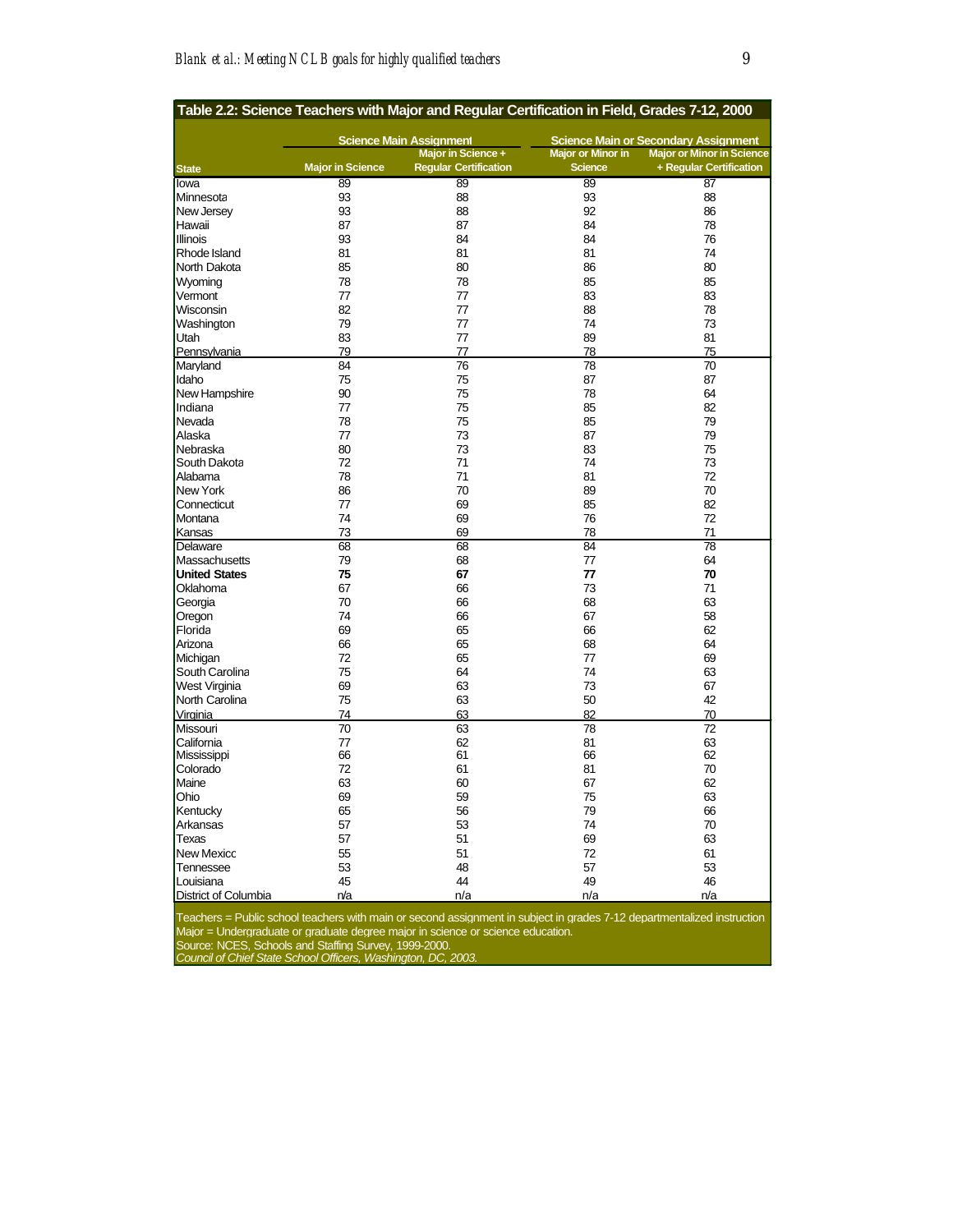**Other grade levels and subjects.** For purposes of comparison, we conducted a separate analysis of the SASS data for only high school teachers (9-12)—not shown in a table. The analysis showed that over 75 percent of both math and science teachers (main assignment) met both the major in field and certification criteria of highly qualified. These figures show that less than 60 percent of grade 7-8 teachers have major and certification in their assigned field in math or science (that is, to produce the 7-12 national averages, 63 percent math, 67 percent science).

Additional state-by-state data for secondary teachers in four academic subjects, including percentages of teachers with a major in field and percentages of all teachers with a major or minor, are shown on the CCSSO website:

http://www.ccsso.org/projects/State\_Education\_Indicators.

## **Change from 1994 to 2000 in Teachers with Major in Field, Grade 7-12 Teachers**

Since SASS was given to a representative sample of teachers in each state in 1994 and 2000, the rates of preparation of teachers can be compared to determine whether a pattern of change exists between those years. (Most recent SASS is 2000; it was also conducted in 1988 and 1991.) Using the data from the two years, it is possible to determine whether lower or higher proportion of schools and classrooms had well-prepared teachers in 2000 as compared to six years earlier, with a major in field being used as a primary measure of qualifications.

**Decline in proportion of math and science teachers with major in field.** The data in Table 3.1 for mathematics show that in 1994, only 12 states had over 80 percent of teachers with main assignment in math that had a major in math or math education. Figure 1 provides a bar graph display of change by state.) By 2000, only 7 states had over 80 percent with a major in field. A majority of states (29) experienced significant declines in the level of preparation of their math teaching force over six years, as measured by degree major in teaching field (math). In 2000, Nevada, Missouri, Arizona, Louisiana, California, Idaho, New Mexico, Texas, and others are below 60 percent of secondary math teachers with a major in math.

Only 14 states increased the percent of math teachers with a major in math, including New Jersey, Arkansas, Hawaii, Michigan, South Carolina, South Dakota, and Utah. One factor in comparing percentage differences over time from the SASS sample survey results is the sampling error—i.e., projecting to the whole state population from a small random sample of from 30 to 100 teachers per state per subject. We computed the statistical significance of the difference in percentages between 1994 and 2000 at the 95 percent level of confidence, and the states with significant results are indicated with an asterisk in Table 3.

The data in Table 3.2 and Figure 2 for science show that in 1994, a total of 17 states had over 80 percent of teachers with main assignment in a science field that had a major in a science field or science education. By 2000, only 13 states had 80 percent or more science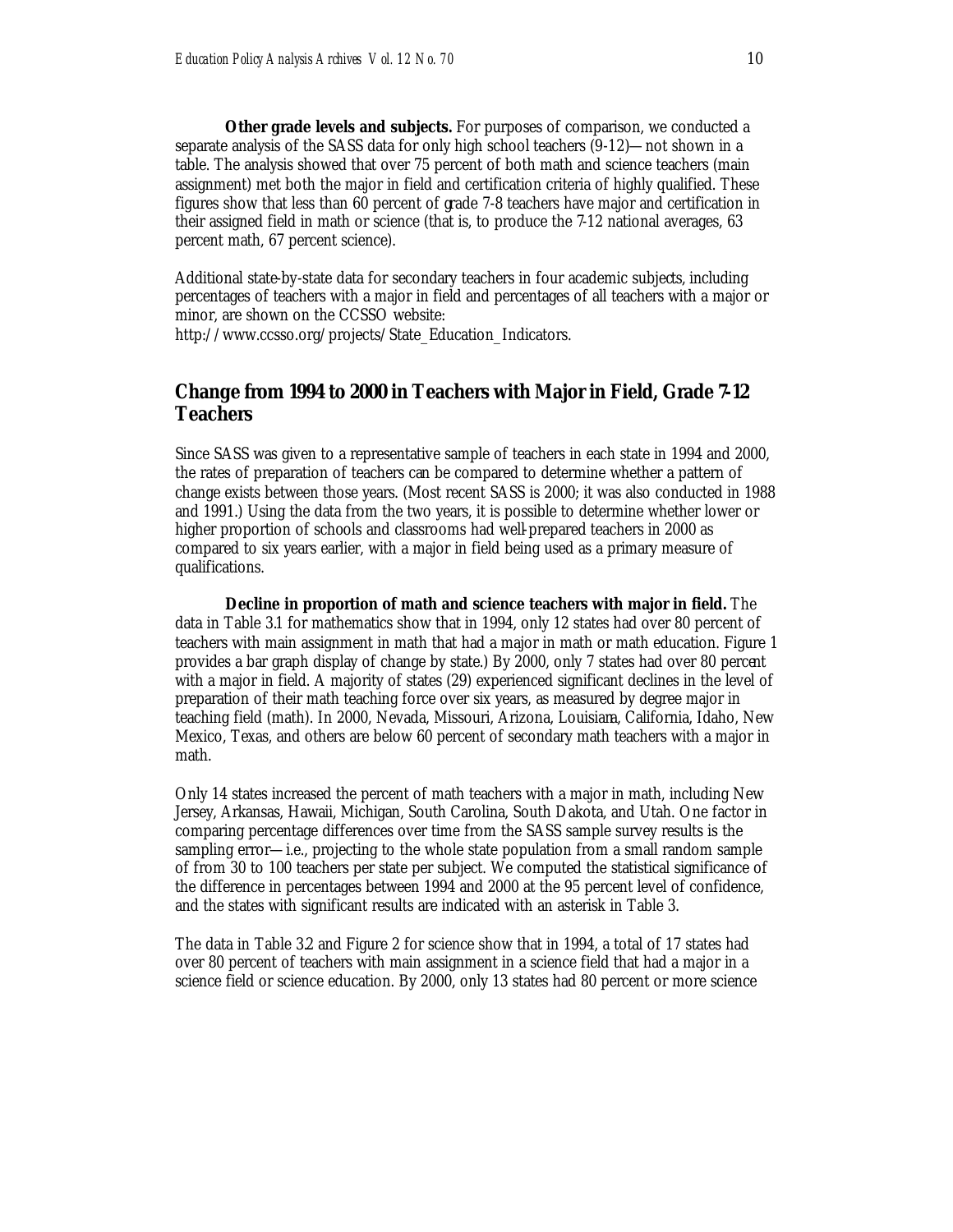teachers with degree major in science. As with math, a number of states experienced significant declines in the level of preparation of their science teaching force over six years, including Connecticut, Massachusetts, Mississippi, Nevada, and Oregon. As of 2000, Texas, Tennessee, New Mexico, and Louisiana had below 60 percent of science teachers with a science major. From 1994 to 2000, nine states did show significant increase in the percent of 7-12 science teachers with a science major.

**Proportion of English and Social Studies show similar shortages**. In Table 3.2 the differences in percent of teachers with a major for English and Social Studies for 1994 and 2000 indicate that the supply of well-prepared English teachers showed a similar decline as mathematics. In 2000, only 70 percent of English teachers with primary assignment in English had a major in English, which was a decline from 78 percent in 1994. The rate of Social Studies teachers with a major stayed close to 80 percent in the six year period. Note that social studies is similar to Science – the statistic for percent with major includes teachers with primary assignment that may be in history, government, geography, economics or other specific subject areas/fields.

**Summary of Finding on Trends***.* The prospect of states meeting the standard of highly qualified teachers (set by NCLB) using the measures outlined in the law (full state certification and major in field) appears very difficult to accomplish, based on recent data trends. Results of the present analysis of trends from 1994 to 2000 show that a majority of states have not been able to keep up with the demand for teachers at the secondary level. The demand for teachers has increased, and while many states appear to be maintaining a consistent level of certified teachers even while the teaching force has grown at the secondary level (see 10-year trends presented in Blank & Langesen, 2001), the SASS data presented here show that many states have fewer teachers with a major in their assigned field than they did in 1994.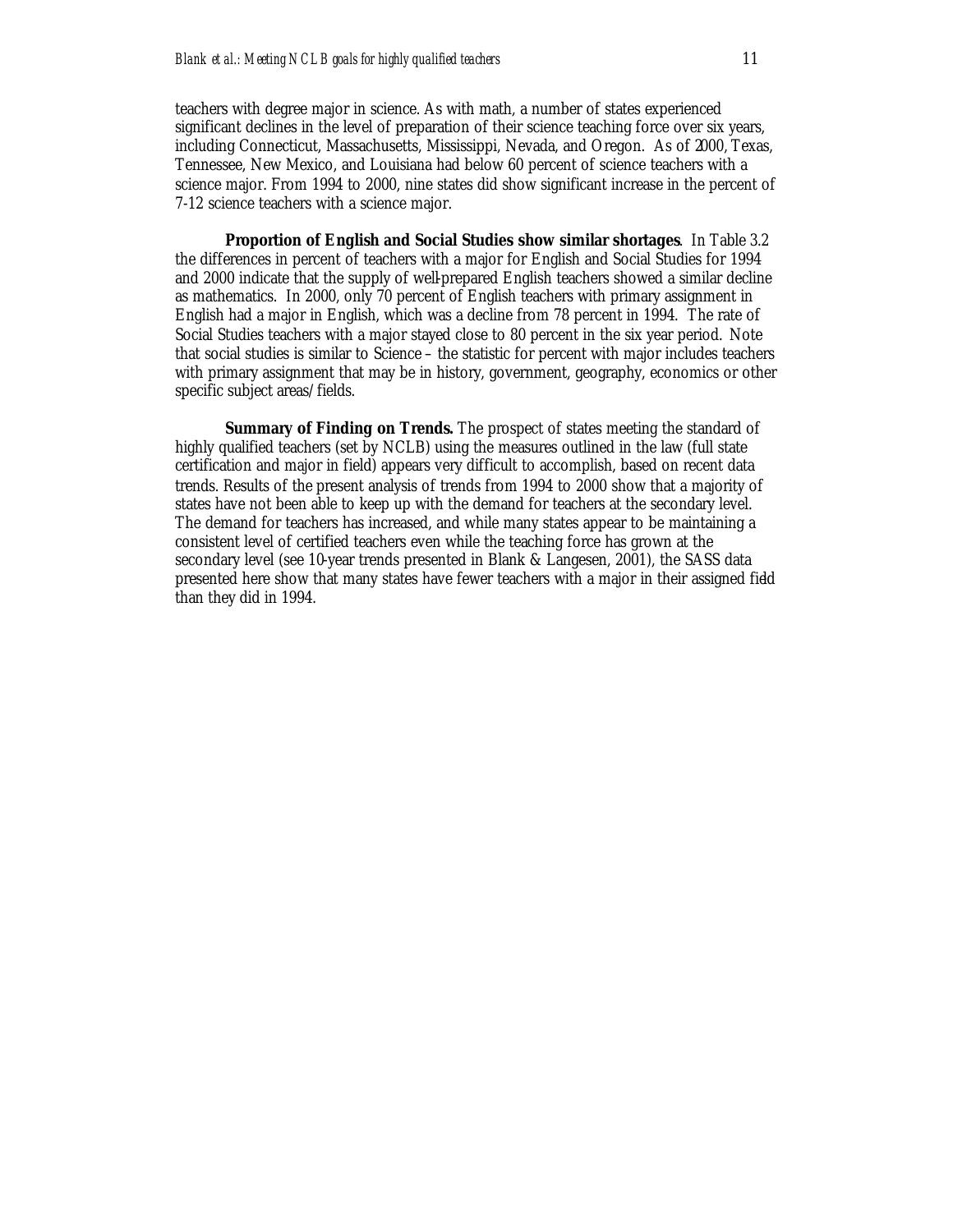| Table 3: Math and Science Teachers with Major in Field, Grades 7-12, 1994 and 2000                                  |                                |                                   |                                   |      |  |
|---------------------------------------------------------------------------------------------------------------------|--------------------------------|-----------------------------------|-----------------------------------|------|--|
|                                                                                                                     | <b>Math -- Main Assignment</b> |                                   | <b>Science -- Main Assignment</b> |      |  |
|                                                                                                                     | 1994                           | <b>Percent with Major</b><br>2000 | <b>Percent with Major</b><br>1994 | 2000 |  |
| <b>State</b><br>New Jersey                                                                                          | 69*                            | 90                                | $82*$                             | 93   |  |
| Minnesota                                                                                                           | $94*$                          | 90                                | $97*$                             | 93   |  |
| Nebraska                                                                                                            | 83*                            | 89                                | 79                                | 80   |  |
| District of Columbia                                                                                                | 82                             | 87                                | n/a                               | n/a  |  |
| North Dakota                                                                                                        | $87*$                          | 83                                | 85                                | 85   |  |
| Alabama                                                                                                             | 89*                            | 83                                | $73*$                             | 78   |  |
| Rhode Island                                                                                                        | 81                             | 82                                | 94*                               | 81   |  |
| Pennsylvania                                                                                                        | 98*                            | 81                                | 85*                               | 79   |  |
| New York                                                                                                            | $84*$                          | 79                                | 85*                               | 86   |  |
| Wyoming                                                                                                             | 78                             | 79                                | 80                                | 78   |  |
| West Virginia                                                                                                       | 80                             | 79                                | 76*                               | 69   |  |
| Arkansas                                                                                                            | $70*$                          | 79                                | 66*                               | 57   |  |
| South Carolina                                                                                                      | $72*$                          | 79                                | 74                                | 75   |  |
| Ohio                                                                                                                | $64*$                          | 77                                | $75*$                             | 69   |  |
| Hawaii                                                                                                              | 69*                            | 76                                | 74*                               | 87   |  |
| South Dakota                                                                                                        | $67*$                          | 76                                | 72                                | 72   |  |
| Wisconsin                                                                                                           | 76                             | 75                                | 68*                               | 82   |  |
| Delaware                                                                                                            | n/a                            | 74                                | $82*$                             | 68   |  |
| Massachusetts                                                                                                       | 76*                            | 73                                | 89*                               | 79   |  |
| lowa                                                                                                                | 74                             | 73                                | 86*                               | 89   |  |
| Indiana                                                                                                             | $81*$                          | 72                                | 78                                | 77   |  |
| Oklahoma                                                                                                            | $74*$                          | 70                                | $62*$                             | 67   |  |
| Georgia                                                                                                             | $82*$                          | 69                                | 68                                | 70   |  |
| New Hampshire                                                                                                       | 76*                            | 69                                | 91                                | 90   |  |
| Michigan                                                                                                            | $61*$                          | 68                                | 73                                | 72   |  |
| Colorado                                                                                                            | 65*                            | 68                                | 78*                               | 72   |  |
| Montana                                                                                                             | $77*$                          | 68                                | $76*$                             | 74   |  |
| Maryland                                                                                                            | $73*$                          | 68                                | 86                                | 84   |  |
| Florida                                                                                                             | 76*                            | 67                                | $52*$                             | 69   |  |
| <b>United States</b>                                                                                                | $72*$                          | 67                                | $74*$                             | 75   |  |
| <b>Illinois</b>                                                                                                     | $82*$                          | 65                                | $77*$                             | 93   |  |
| North Carolina                                                                                                      | 79*                            | 64                                | $73*$                             | 75   |  |
| Maine                                                                                                               | 68*                            | 64                                | $67*$                             | 63   |  |
| Utah                                                                                                                | $55*$                          | 63                                | 66*                               | 83   |  |
| Connecticut                                                                                                         | $84*$                          | 62                                | $90*$                             | 77   |  |
| Oregon                                                                                                              | 61                             | 60                                | $93*$                             | 74   |  |
| Mississippi                                                                                                         | $72*$                          | 60                                | $73*$                             | 66   |  |
| Virginia                                                                                                            | 69*                            | 59                                | $67*$                             | 74   |  |
| Kansas                                                                                                              | 63*                            | 58                                | 78*                               | 73   |  |
| Kentucky                                                                                                            | $79*$                          | 58                                | $55*$                             | 65   |  |
| Louisiana                                                                                                           | 63*                            | 58                                | $57*$                             | 45   |  |
| California                                                                                                          | $50*$                          | 57                                | $62*$                             | 77   |  |
| Alaska                                                                                                              | $50*$                          | 57                                | 79                                | 77   |  |
| <b>Texas</b>                                                                                                        | 65*                            | 57                                | $70*$                             | 57   |  |
| Washington                                                                                                          | 49*                            | 55                                | 83*                               | 79   |  |
| Vermont                                                                                                             | $75*$                          | 55                                | 81                                | 77   |  |
| New Mexico                                                                                                          | 69*                            | 52                                | $71*$                             | 55   |  |
| Missouri                                                                                                            | 89*                            | 52                                | 70                                | 70   |  |
| Tennessee                                                                                                           | $59*$                          | 51                                | 52                                | 53   |  |
| Idaho                                                                                                               | 46*                            | 49                                | $77*$                             | 75   |  |
| Arizona                                                                                                             | $61*$                          | 49                                | $73*$                             | 66   |  |
| Nevada                                                                                                              | $74*$                          | 38                                | 88*                               | 78   |  |
| Notes: Teachers=Public school teachers with main assignment in subject in grades 7-12 departmentalized instruction. |                                |                                   |                                   |      |  |
| Major=Undergraduate or graduate degree major in math or math education (science or science education).              |                                |                                   |                                   |      |  |

\* Difference from 1994 to 2000 is significant at 95% Confidence Level (x<-1.96 or x>1.96); n/a=Insufficient Data Source: NCES, Schools and Staffing Survey 1999-2000.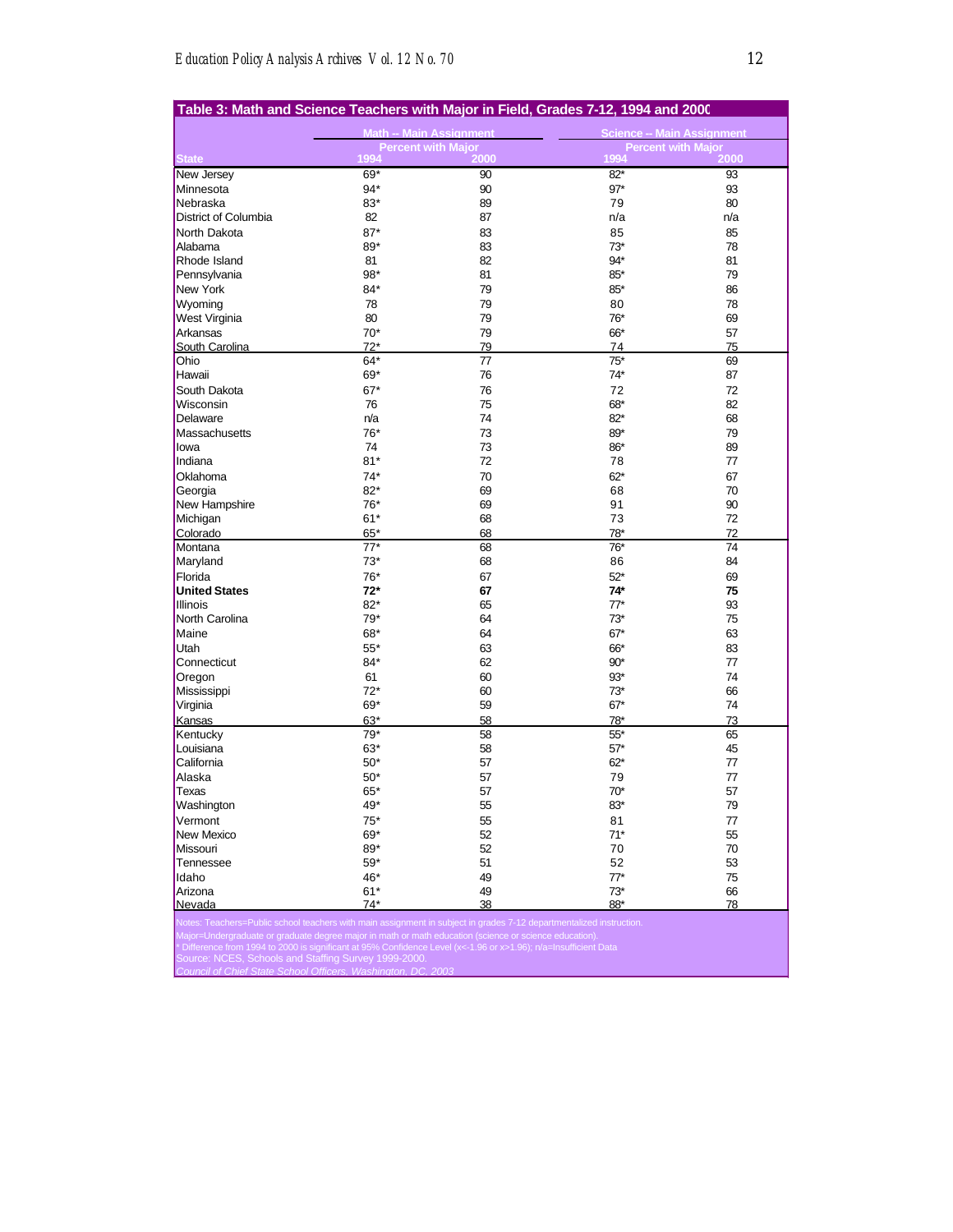

**Figure 1: Math Teachers with Major in Field, 1994 to 2000**

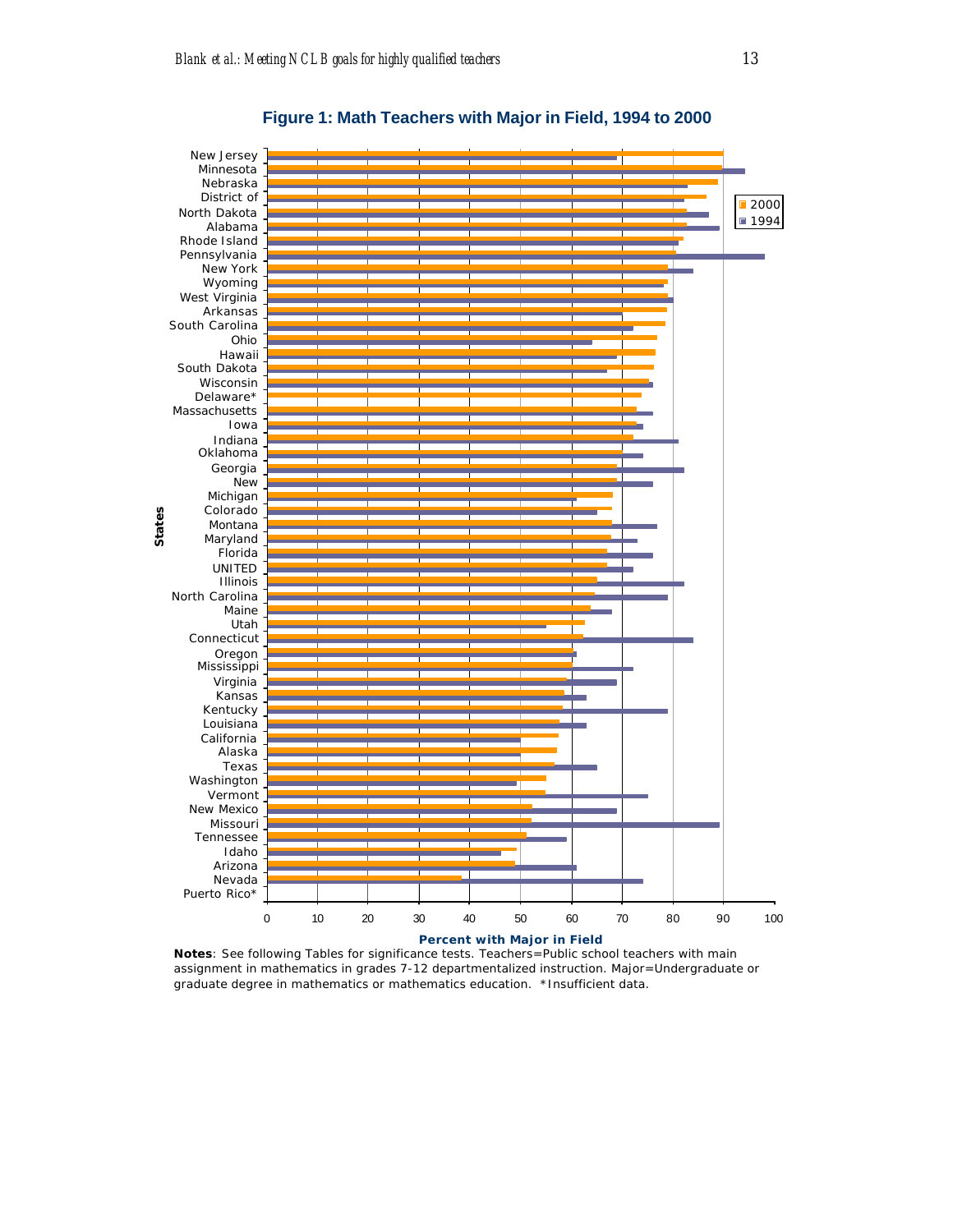

**Figure 2: Science Teachers with Major in Field, 1994 to 2000**

**Notes**: See following Tables for significance tests. Teachers=Public school teachers with main assignment in science in grades 7-12 departmentalized instruction. Major=Undergraduate or graduate degree major in science or science education. \*Insufficient data.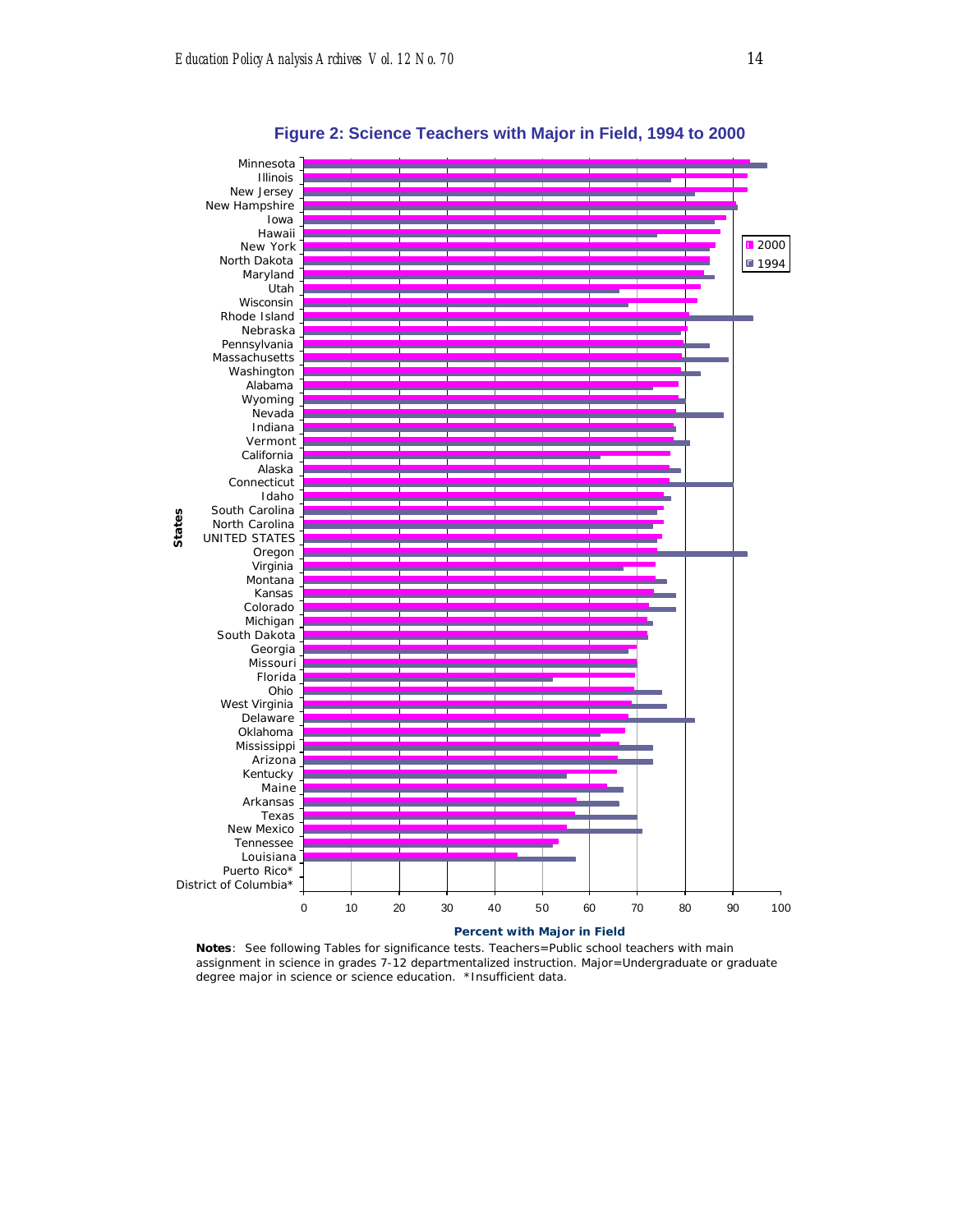## **Factors Contributing to the Shortage of Highly Qualified Teachers in Science and Math**

Three measures of change in the state context of public education contribute to the problem of teacher supply and demand and might be hypothesized as major contributors to the pattern of declining percentages of teachers meeting the highly qualified standard in the 1990s, observed in the data in Table 3. These measures are

- increasing school enrollment
- increasing numbers of teachers in science and math
- decreasing class size

Several major studies of teacher supply/demand have analyzed the effects of these changes in education on providing a qualified teacher force (NCTAF, 1996; National Commission, 2000).

There are many other factors that can affect the supply of qualified teachers in a state, including pay level for teaching, policies for licensures/certification, funding support for education, and status of teaching profession (Gilford & Tenenbaum/NRC, 1990; NCTAF, 1996; National Commission, 2000). In this paper, the analysis focuses on change from 1994 to 2000 on the three variables of demographic changes and class size using sample data from SASS and state data from CCSSO's recent State Science-Math Indicators project (Blank & Langesen, 2001).

This method tests the relationship in two ways, by statistical correlation analysis and by examining change in three demographic measures for the states with the greatest *decrease* in the proportion of highly qualified teachers from 1994 to 2000 in both math and science (as shown in Table 3.1). Listed below are the 11 states with 5 percent or greater decline in highly qualified teachers and those states with below 80 percent of teachers with major in field. For each of the 11 states, change is reported for

- increase/decrease in student enrollment
- change in number of math and science teachers
- increase/decrease in class size (accompanied by average Math class size in 2000)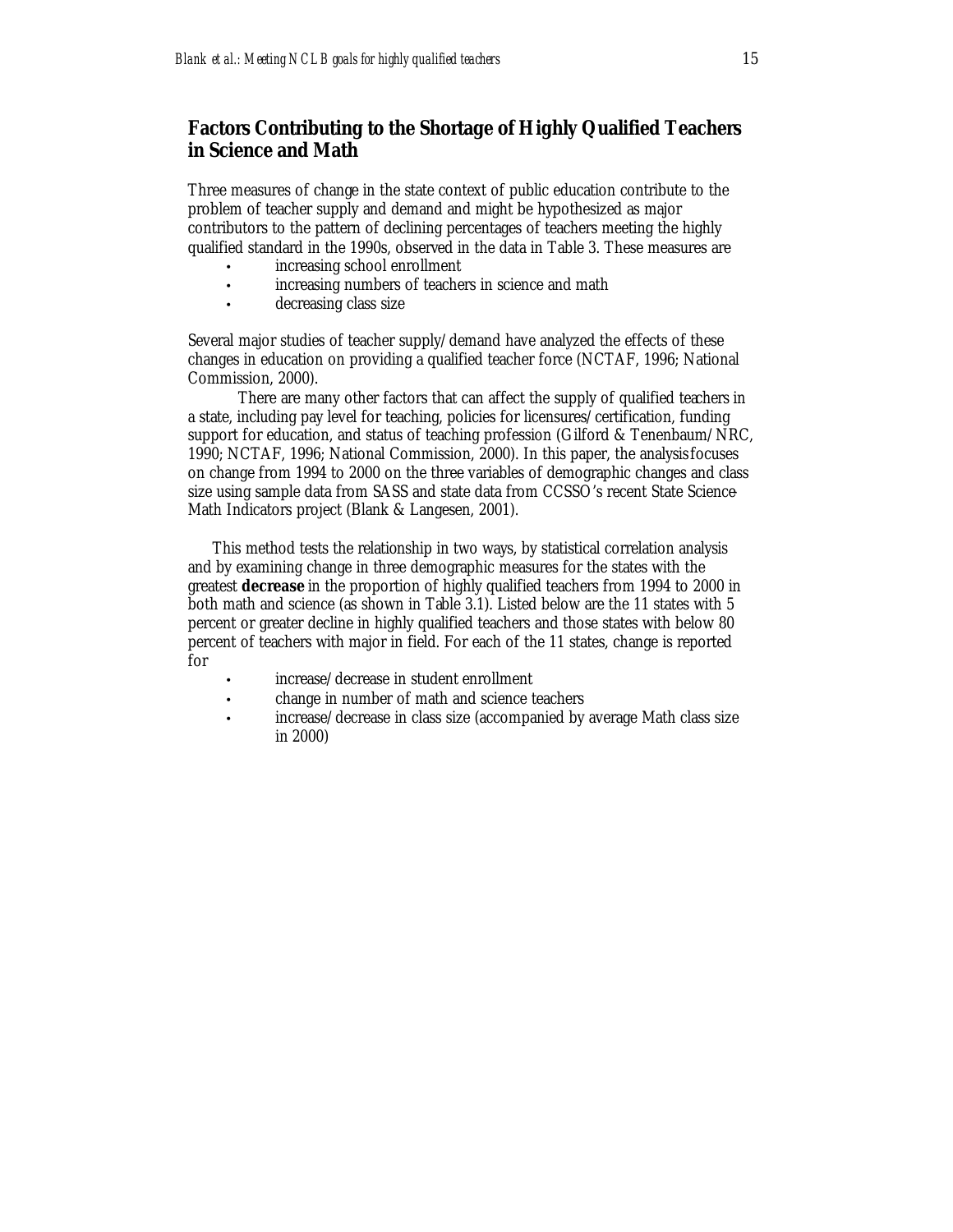| <b>State</b>         | 7-12 Total<br><b>Enrollment</b><br>% Change | Math, Sci.<br><b>Teachers</b><br>% Change | Avg. Class<br><b>Size Change</b> | <b>Avg. Class Size</b><br><b>7-12 Math</b> |
|----------------------|---------------------------------------------|-------------------------------------------|----------------------------------|--------------------------------------------|
| Arizona              | $+23$                                       | NA                                        | $-0.7$                           | 27                                         |
| Connecticut          | $+18$                                       | $+16$                                     | $-0.4$                           | 20                                         |
| <b>Kansas</b>        | $+8$                                        | NA.                                       | $-0.5$                           | 20                                         |
| Louisiana            | $-0.1$                                      | $-8$                                      | None                             | 22                                         |
| <b>Massachusetts</b> | $+15$                                       | $+15$                                     | $-1.0$                           | 22                                         |
| <b>Mississippi</b>   | $-4$                                        | $+3$                                      | $-2.7$                           | 20                                         |
| <b>Missouri</b>      | $+8$                                        | $+13$                                     | $-1.5$                           | 23                                         |
| Nevada               | $+40$                                       | $+5$                                      | None                             | 27                                         |
| New Mexico           | $+ 6$                                       | NA                                        | $+0.9$                           | 24                                         |
| <b>Texas</b>         | $+15$                                       | $+60$                                     | $-2.0$                           | 20                                         |
| Vermont              | $+13$                                       | $+36$                                     | $+0.8$                           | 21                                         |
| <b>National Avg.</b> | $+10$                                       | $+9$                                      | $-0.5$                           | 23                                         |

#### **States with Decrease in Highly Qualified Math and Science Teachers (7-12) (1994 to 2000) By State Education Demographics**

Note: States listed had more than 5 percent decline in highly qualified teachers and were below 80 percent highly qualified in 2000. National average was 5 percent decline in math teachers with major in field. Sources: States: Table 3; Enrollment, M/S Teachers: State education data, CCSSO, 2001, Class size: SASS, 1994, 2000.

The cross-tabulation analysis of states with declining percent of teachers with a major in their field shows that across the 11 states, the following patterns were found:

- 6 of 11 states had above average increases in student enrollment
- 6 of 11 states had increases in the number of M/S teachers
- 7 of 11 had decreases in class size for 7-12 math/science classes

In several states such as Texas, Massachusetts, Connecticut, and Arizona, the average class size in math and science declined even though student enrollment in these grades sharply increased. In these states, state and local policies to decrease class size even during a period of student growth placed increased pressure on schools to hire math and science teachers, and the result was a declining level of overall preparation of the teaching force.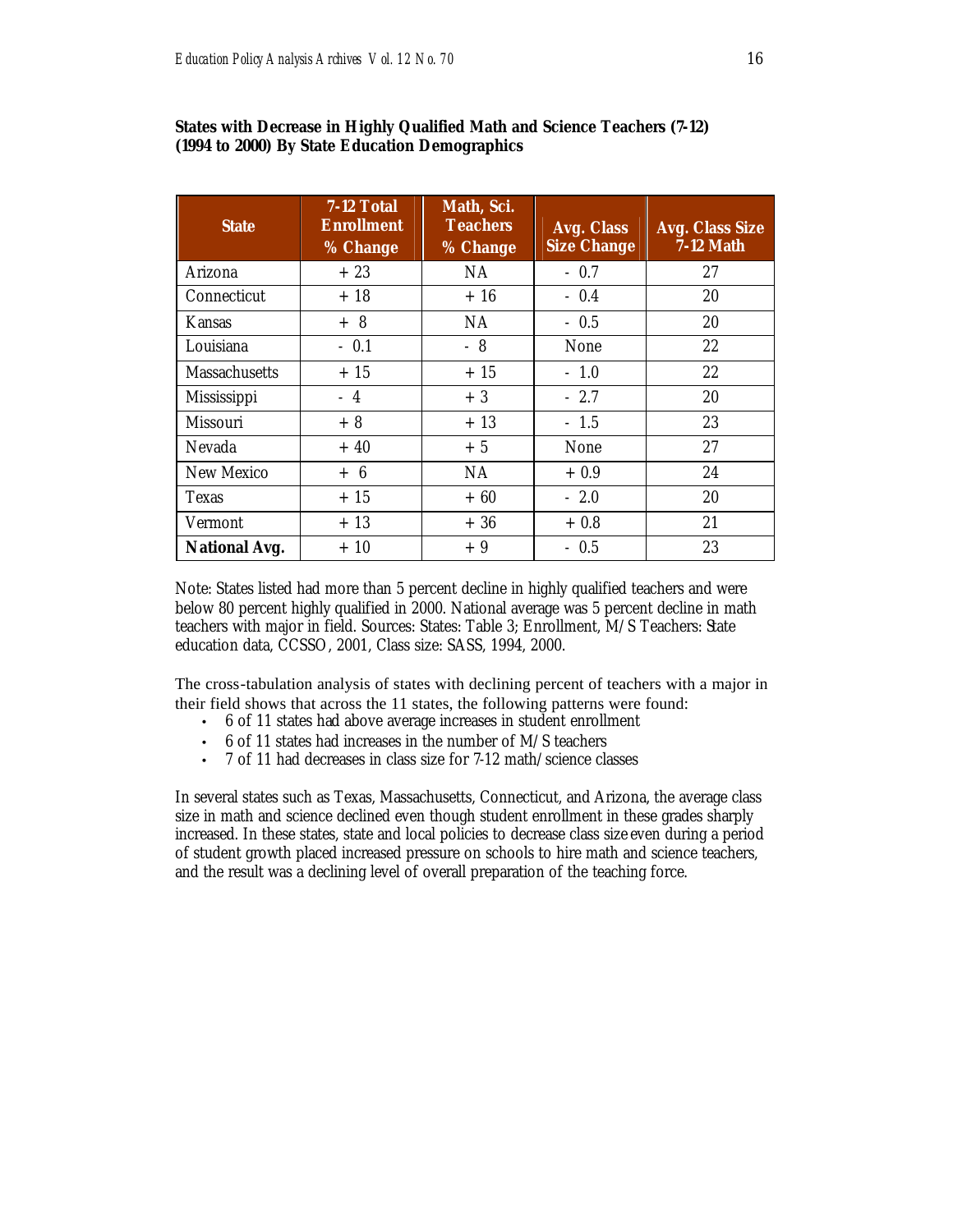**Student Enrollment Growth.** Table 4 shows the change in numbers of students in grades 7-12 over six years from 1994 to 2000. The enrollment of secondary students increased in a majority of states, but enrollment declined in 10 states. One hypothesis is that states with increasing enrollment would have greater demand for teachers and lower rates of qualified math and science teachers. In scanning the rates presented in Tables 3 and 4, it appears that the two variables may be related—states with decreasing rates of highly qualified teachers are also enrollment growth states. A correlation analysis using the Pearson correlation statistic showed the two variables are related  $(r = -21)$ , but the relationship is not statistically significant at the .05 level (for statistical data analysis, see Beaudoin, 2003). Thus, it is not possible to say conclusively that change in preparation of teachers is linked to increasing enrollment at the state level.

**Number of Teachers.** Table 5 lists the change in the total numbers of teachers by state in math and science. These data on 9-12 teachers are compiled from state education information systems through the CCSSO Science-Math indicators project. These data address the question of trends in teacher hiring and assignments in math and science. Most states showed significant increase in the numbers of teachers assigned to math and science from 1994 to 2000, and this trend would place pressure on schools to find qualified teachers.

The increased demand for teachers, due to increased enrollment in math and science courses, places pressure on maintaining the level of subject preparation of the whole teaching force. Of 28 states with complete data, only 4 declined in numbers of math teachers while 24 states had increases. In science, 8 states declined in number of science teachers and 20 increased. Among states with decline in highly qualified teachers, most had a sharp increase in numbers of secondary math and science teachers. During this period, the national statistics showed significant increase in the percent of students taking math and science courses in high school (Blank & Langesen, 2001).

The correlation analysis showed a relationship between increase in numbers of math teachers and a decline in highly qualified teachers in math  $(r = -0.33)$ , but the results were not significant due to the limited number of states with complete data. In science, the analysis showed inconclusive results.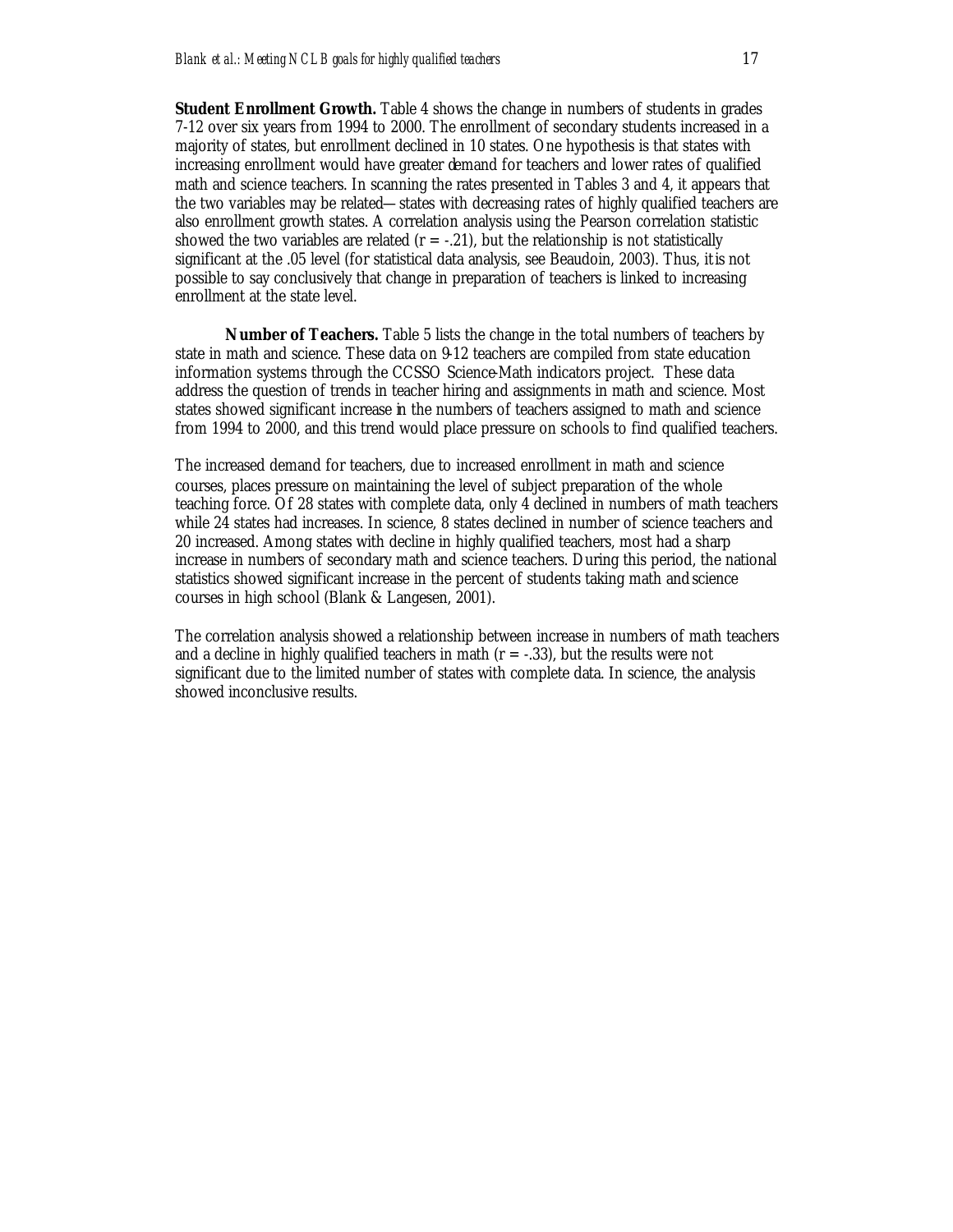| Table 4: Change in Student Enrollment, Grades 7-12, 1994 to 2000 |                   |                     |  |  |
|------------------------------------------------------------------|-------------------|---------------------|--|--|
|                                                                  |                   |                     |  |  |
|                                                                  | <b>Enrollment</b> | % Increase/Decrease |  |  |
| <b>State</b>                                                     | 2000              | '94 to '00          |  |  |
| Nevada                                                           | 135,145           | $+39.4%$            |  |  |
| Arizona                                                          | 360,387           | $+23.4%$            |  |  |
| Florida                                                          | 1,024,013         | $+23.0%$            |  |  |
| New Hampshire                                                    | 93,910            | $+20.1%$            |  |  |
| Colorado                                                         | 310,437           | +18.9%              |  |  |
| Connecticut                                                      | 234,010           | $+17.9%$            |  |  |
| California                                                       | 2,546,583         | $+17.2%$            |  |  |
| Maryland                                                         | 364,050           | $+17.1%$            |  |  |
| Alaska                                                           | 60,048            | $+16.9%$            |  |  |
| Washington                                                       | 463,439           | $+16.1%$            |  |  |
| <b>Massachusetts</b>                                             | 412,502           | $+14.8%$            |  |  |
| Texas                                                            | 1,703,042         | $+14.5%$            |  |  |
| Georgia                                                          | 594,554           | $+14.0%$            |  |  |
| Vermont                                                          | 48,130            | $+12.8%$            |  |  |
| Minnesota                                                        | 406,100           | $+12.5%$            |  |  |
| North Carolina                                                   | 537,219           | $+12.5%$            |  |  |
| Virginia                                                         | 487,721           | $+11.6%$            |  |  |
| Illinois                                                         | 861,796           | $+10.8%$            |  |  |
| Delaware                                                         | 50,698            | $+10.4%$            |  |  |
| Rhode Island                                                     | 66,437            | $+10.3%$            |  |  |
| <b>United States</b>                                             | 20,459,675        | +10.1%              |  |  |
| Wisconsin                                                        | 416,295           | $+10.0%$            |  |  |
| Oregon                                                           | 250,492           | $+9.9%$             |  |  |
| New Jersey                                                       | 494,060           | $+9.9%$             |  |  |
| Pennsylvania                                                     | 824,771           | $+8.4%$             |  |  |
| Kansas                                                           | 216,093           | $+8.1%$             |  |  |
| Missouri                                                         | 402,011           | $+7.2%$             |  |  |
| Oklahoma                                                         | 273,123           | $+6.5%$             |  |  |
| Michigan                                                         | 701,335           | $+6.4%$             |  |  |
| Nebraska                                                         |                   | $+6.3%$             |  |  |
| New Mexico                                                       | 135,485           | $+5.7%$             |  |  |
| Idaho                                                            | 146,373           |                     |  |  |
|                                                                  | 113,925           | $+5.7%$             |  |  |
| New York                                                         | 1,190,135         | $+5.6%$             |  |  |
| Hawaii                                                           | 79,473            | $+5.1%$             |  |  |
| Tennessee                                                        | 386,460           | $+4.9%$             |  |  |
| Montana                                                          | 75,547            | $+4.6%$             |  |  |
| lowa                                                             | 229,779           | $+4.4%$             |  |  |
| North Dakota                                                     | 55,609            | $+2.9%$             |  |  |
| South Carolina                                                   | 287.564           | $+2.6%$             |  |  |
| Maine                                                            | 94,356            | $+2.5%$             |  |  |
| Ohio                                                             | 822,438           | $+2.2%$             |  |  |
| Arkansas                                                         | 203,563           | $+2.2%$             |  |  |
| Utah                                                             | 216,113           | +1.6%               |  |  |
| Louisiana                                                        | 319,989           | $-0.1%$             |  |  |
| Indiana                                                          | 436,565           | $-0.5%$             |  |  |
| Kentucky                                                         | 284,329           | $-1.0%$             |  |  |
| South Dakota                                                     | 62,356            | $-1.0%$             |  |  |
| Wyoming                                                          | 45,540            | $-1.0%$             |  |  |
| Alabama                                                          | 317,215           | $-1.1%$             |  |  |
| Mississippi                                                      | 205,536           | $-3.8%$             |  |  |
| Puerto Rico                                                      | 255,419           | $-5.2%$             |  |  |
| West Virginia                                                    | 132,917           | $-9.9%$             |  |  |
| District of Columbia                                             | 24,588            | $-12.8%$            |  |  |
|                                                                  |                   |                     |  |  |

Source: NCES, Common Core of Data, 1994, 2000.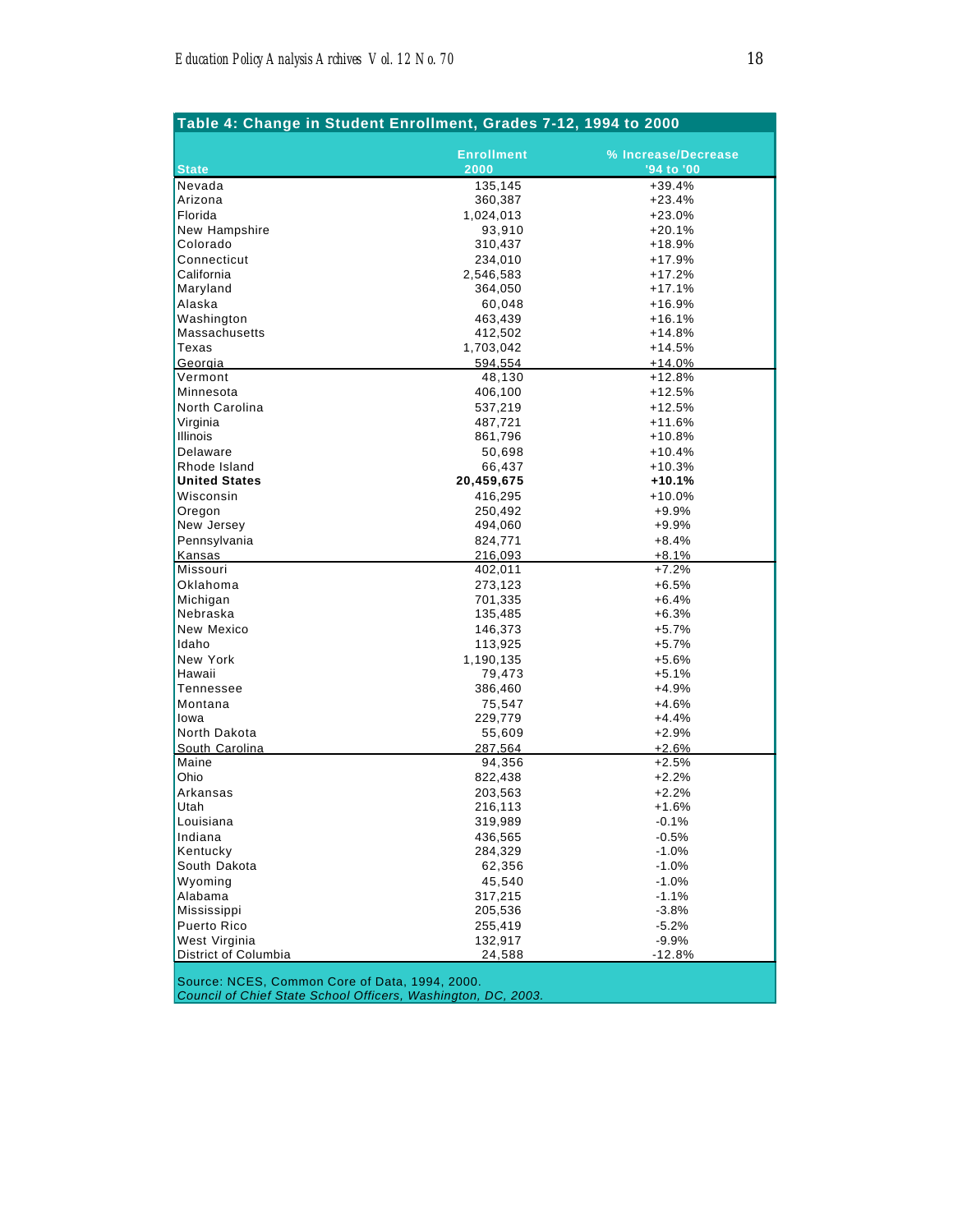| Table 5: Teachers in Mathematics and Science, Grades 9-12, 1994 to 2000                                                                                                                                                                                                                                                |                             |                                                                          |                             |                                        |  |
|------------------------------------------------------------------------------------------------------------------------------------------------------------------------------------------------------------------------------------------------------------------------------------------------------------------------|-----------------------------|--------------------------------------------------------------------------|-----------------------------|----------------------------------------|--|
|                                                                                                                                                                                                                                                                                                                        | <b>MATHEMATICS</b>          |                                                                          | <b>SCIENCE</b>              |                                        |  |
| <b>State</b>                                                                                                                                                                                                                                                                                                           | <b>All Teachers</b><br>2000 | <b>Increase/Decrease</b><br>'94 to '00                                   | <b>All Teachers</b><br>2000 | <b>Increase/Decrease</b><br>'94 to '00 |  |
| Texas                                                                                                                                                                                                                                                                                                                  | 24,103                      | +12,888                                                                  | 10,992                      | $-2$                                   |  |
| California                                                                                                                                                                                                                                                                                                             | 10,562                      | $+1,261$                                                                 | 7,465                       | $+704$                                 |  |
| Puerto Rico                                                                                                                                                                                                                                                                                                            | 2,926                       | $+1,214$                                                                 | 1,245                       | $+608$                                 |  |
| Arkansas                                                                                                                                                                                                                                                                                                               | 1,311                       | +624                                                                     | 724                         | $-543$                                 |  |
| <b>New York</b>                                                                                                                                                                                                                                                                                                        | 8,406                       | +583                                                                     | 12,313                      | $+981$                                 |  |
| Massachusetts                                                                                                                                                                                                                                                                                                          | 2,980                       | $+461$                                                                   | 2,749                       | $+308$                                 |  |
| Wisconsin                                                                                                                                                                                                                                                                                                              | 2,412                       | $+402$                                                                   | 2,277                       | $+278$                                 |  |
| New Jersey                                                                                                                                                                                                                                                                                                             | 4,566                       | $+386$                                                                   | 3,002                       | $+210$                                 |  |
| Connecticut                                                                                                                                                                                                                                                                                                            | 1,831                       | $+302$                                                                   | 1,845                       | $+211$                                 |  |
| Alabama                                                                                                                                                                                                                                                                                                                | 1,955                       | $+285$                                                                   | 1,773                       | $+186$                                 |  |
| New Hampshire                                                                                                                                                                                                                                                                                                          | 759                         | $+283$                                                                   | 486                         | $+169$                                 |  |
| Minnesota                                                                                                                                                                                                                                                                                                              | 2,054                       | $+244$                                                                   | 1,865                       | $+102$                                 |  |
| Missouri                                                                                                                                                                                                                                                                                                               | 2,341                       | $+232$                                                                   | 2,603                       | $+384$<br>$+144$                       |  |
| Oklahoma<br>Indiana                                                                                                                                                                                                                                                                                                    | 2,019<br>2,542              | $+227$<br>$+207$                                                         | 1,967<br>2,612              | $+331$                                 |  |
| Colorado                                                                                                                                                                                                                                                                                                               | 1,460                       | $+141$                                                                   | 1,366                       | $+209$                                 |  |
| Tennessee                                                                                                                                                                                                                                                                                                              | 2,033                       | $+124$                                                                   | 1,446                       | $-70$                                  |  |
| Vermont                                                                                                                                                                                                                                                                                                                | 379                         | $+105$                                                                   | 441                         | $+151$                                 |  |
| Idaho                                                                                                                                                                                                                                                                                                                  | 856                         | $+92$                                                                    | 712                         | $+38$                                  |  |
| Mississippi                                                                                                                                                                                                                                                                                                            | 1,187                       | $+54$                                                                    | 1,372                       | $+10$                                  |  |
| North Dakota                                                                                                                                                                                                                                                                                                           | 509                         | $+39$                                                                    | 582                         | $-4$                                   |  |
| Rhode Island                                                                                                                                                                                                                                                                                                           | 422                         | $+6$                                                                     | 334                         | $-13$                                  |  |
| South Dakota                                                                                                                                                                                                                                                                                                           | 481                         | -3                                                                       | 618                         | +41                                    |  |
| Nebraska                                                                                                                                                                                                                                                                                                               | 1,237                       | $-4$                                                                     | 1,428                       | $-22$                                  |  |
| Kentucky                                                                                                                                                                                                                                                                                                               | 1,601                       | $-5$                                                                     | 1,500                       | $+83$                                  |  |
| Wyoming                                                                                                                                                                                                                                                                                                                | 265                         | $-10$                                                                    | 261                         | $-108$                                 |  |
| Nevada                                                                                                                                                                                                                                                                                                                 | 562                         | $-14$                                                                    | 538                         | $+59$                                  |  |
| West Virginia<br>Oregon                                                                                                                                                                                                                                                                                                | 1,129<br>1,067              | $-76$<br>$-100$                                                          | 643<br>317                  | $-170$<br>$-65$                        |  |
| lowa                                                                                                                                                                                                                                                                                                                   | 1,389                       | $-106$                                                                   | 1,630                       | $-128$                                 |  |
| Louisiana                                                                                                                                                                                                                                                                                                              | 1,339                       | $-133$                                                                   | 879                         | $-60$                                  |  |
| North Carolina                                                                                                                                                                                                                                                                                                         | 3,976                       | -287                                                                     | 3,244                       | $+605$                                 |  |
| Utah                                                                                                                                                                                                                                                                                                                   | 692                         | $-629$                                                                   | 760                         | $-304$                                 |  |
| Ohio                                                                                                                                                                                                                                                                                                                   | 4,180                       | $-576$                                                                   | 3,420                       | $-760$                                 |  |
| Florida                                                                                                                                                                                                                                                                                                                | 5,201                       |                                                                          | 3,764                       |                                        |  |
| Georgia                                                                                                                                                                                                                                                                                                                | 3,061                       |                                                                          | 1,295                       |                                        |  |
| Kansas                                                                                                                                                                                                                                                                                                                 | 1,531                       |                                                                          | 1,552                       |                                        |  |
| Maine                                                                                                                                                                                                                                                                                                                  | 667                         |                                                                          | 858                         |                                        |  |
| Michigan                                                                                                                                                                                                                                                                                                               | 2,384                       |                                                                          | 1,071                       |                                        |  |
| Alaska<br>Arizona                                                                                                                                                                                                                                                                                                      |                             |                                                                          |                             |                                        |  |
| Delaware                                                                                                                                                                                                                                                                                                               |                             |                                                                          |                             |                                        |  |
| Dist. of Columbia                                                                                                                                                                                                                                                                                                      |                             |                                                                          |                             |                                        |  |
| <b>DoDEA</b>                                                                                                                                                                                                                                                                                                           |                             |                                                                          |                             |                                        |  |
| Hawaii                                                                                                                                                                                                                                                                                                                 |                             |                                                                          |                             |                                        |  |
| Illinois                                                                                                                                                                                                                                                                                                               |                             |                                                                          |                             |                                        |  |
| Marvland                                                                                                                                                                                                                                                                                                               |                             |                                                                          |                             |                                        |  |
| Montana                                                                                                                                                                                                                                                                                                                |                             |                                                                          |                             |                                        |  |
| New Mexico                                                                                                                                                                                                                                                                                                             |                             |                                                                          |                             |                                        |  |
| Pennsylvania                                                                                                                                                                                                                                                                                                           |                             |                                                                          |                             |                                        |  |
| South Carolina                                                                                                                                                                                                                                                                                                         |                             |                                                                          |                             |                                        |  |
| Virgin Islands                                                                                                                                                                                                                                                                                                         |                             |                                                                          |                             |                                        |  |
| Virginia                                                                                                                                                                                                                                                                                                               |                             |                                                                          |                             |                                        |  |
| Washington<br><b>United States</b>                                                                                                                                                                                                                                                                                     | 133,945                     | +17,415                                                                  | 106,889                     | $+1671$                                |  |
|                                                                                                                                                                                                                                                                                                                        |                             |                                                                          |                             |                                        |  |
| All Teachers: Assigned to subject one or more periods. — No data reported by state.<br>Science = Sum of Biol., Chem., Physics, Earth Sci. Texas: 2/3 of total Math are second assign.<br>Arkansas: 1994 math = main assign.only; Delaware: main assign.only;<br>Vermont: data includes imputation. NJ, PA: grades 7-12 |                             |                                                                          |                             |                                        |  |
|                                                                                                                                                                                                                                                                                                                        |                             | Source: State Departments of Education, Data on Public Schools, 1999-00. |                             |                                        |  |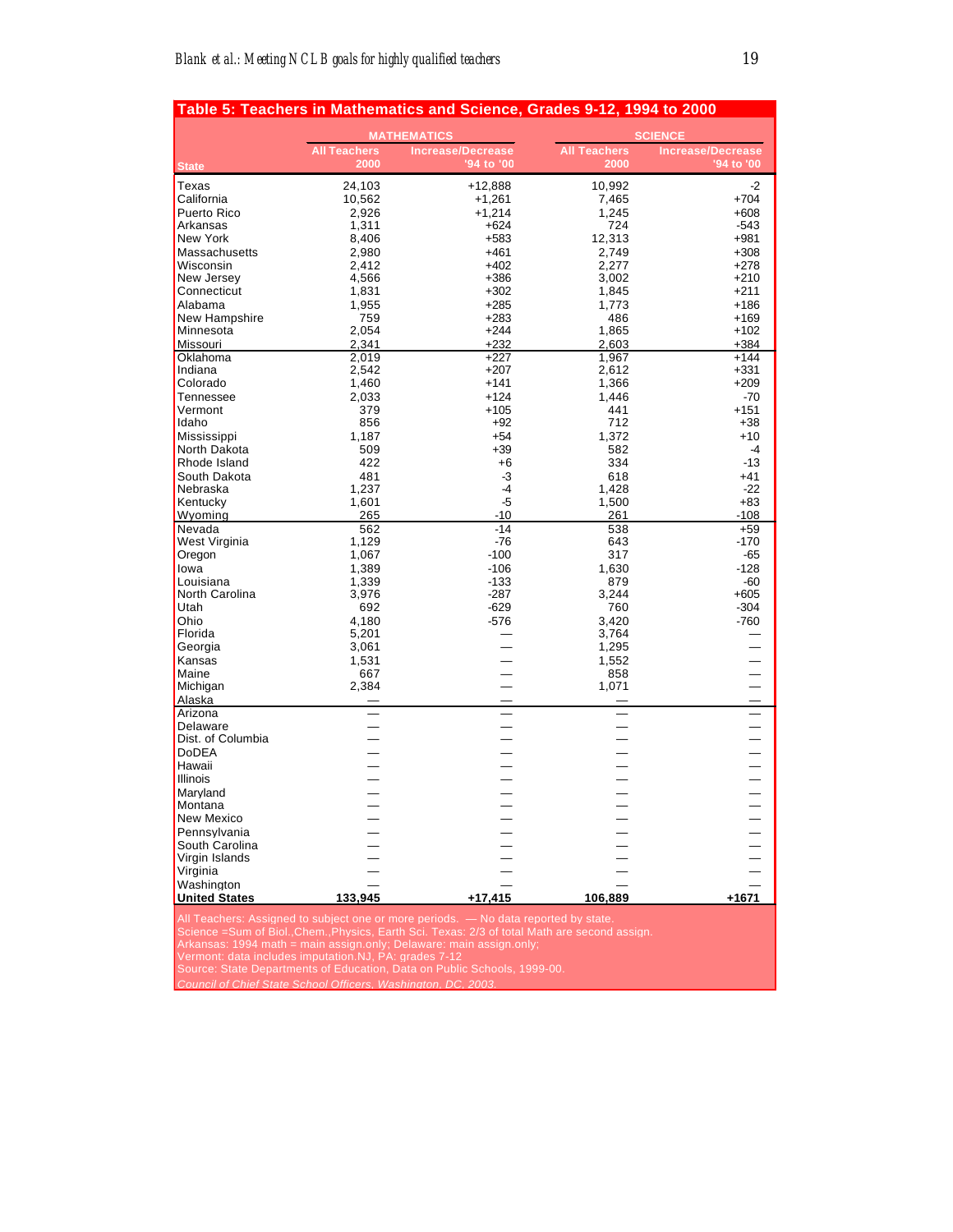**Class Size.** A final factor possibly explaining the shortages of qualified teachers is change in class size. Policies setting lower maximum class size, either made at state or district levels, can place significant new demands for teachers. One hypothesis is that decreasing class size produces more classes, thus increasing the need for teachers and possibly lower rates of highly qualified teachers.

Table 6 shows the differences in average class size for math and science classes in grades 7- 12 in 2000, and the change in class size from 1994 to 2000. Several states, notably, California and Florida, and others passed state policies in the 1990s limiting class size, and the data by state demonstrate the effect of policy initiatives to decrease class size.

A correlation analysis of the relationship between class size and preparation of teachers showed a small correlation ( $r = -0.06$ ), but at the state level the relationship is not statistically significant. Thus, we cannot say definitely whether decreasing class size is related to change in the proportion of teachers that are highly qualified.

#### **Conclusions**

The analysis of SASS data by state and trends from 1994 to 2000 indicates that changes in demographics of education in the 1990s have made the issue of ensuring qualified teaches in each classroom even more pressing for states and school districts. The data show that in all four academic subjects, the rate of highly qualified teachers (using certification and major in field as primary measures) did not improve in the majority of states during the 1990s; and, in 2000, only about two-thirds of secondary teachers in science and math would meet the current NCLB criteria of highly qualified. The analysis of demographic changes in enrollments, teachers, and class size during the 1990s indicated that growth in education, increases in teacher hiring, and class size policies may have been key factors in reducing the chances of improving the qualifications of the teaching force.

With the challenge under current NCLB law of providing highly qualified teachers in each classroom, the analysis indicates that most states will need to take significant policy actions to meet the requirements. States do have flexibility under NCLB to propose alternate definitions of highly qualified teachers that would provide greater latitude to include teachers as qualified that do not meet the specific criteria analyzed here, such as major in field. As states begin to report their data required under NCLB, CCSSO will use state-specific definitions and accompanying rates of highly qualified teachers to compare trends along with the trends provided from sample data from SASS.

#### **Acknowledgment**

The paper was produced with support of a grant from the National Science Foundation (REC-0118355). Data are from Schools and Staffing Survey, National Center for Education Statistics, U.S. Department of Education; and from information systems of state departments of education. The authors' positions or conclusions presented in the article do not necessarily reflect those of the National Science Foundation, the U.S. Department of Education, or the Council of Chief State School Officers.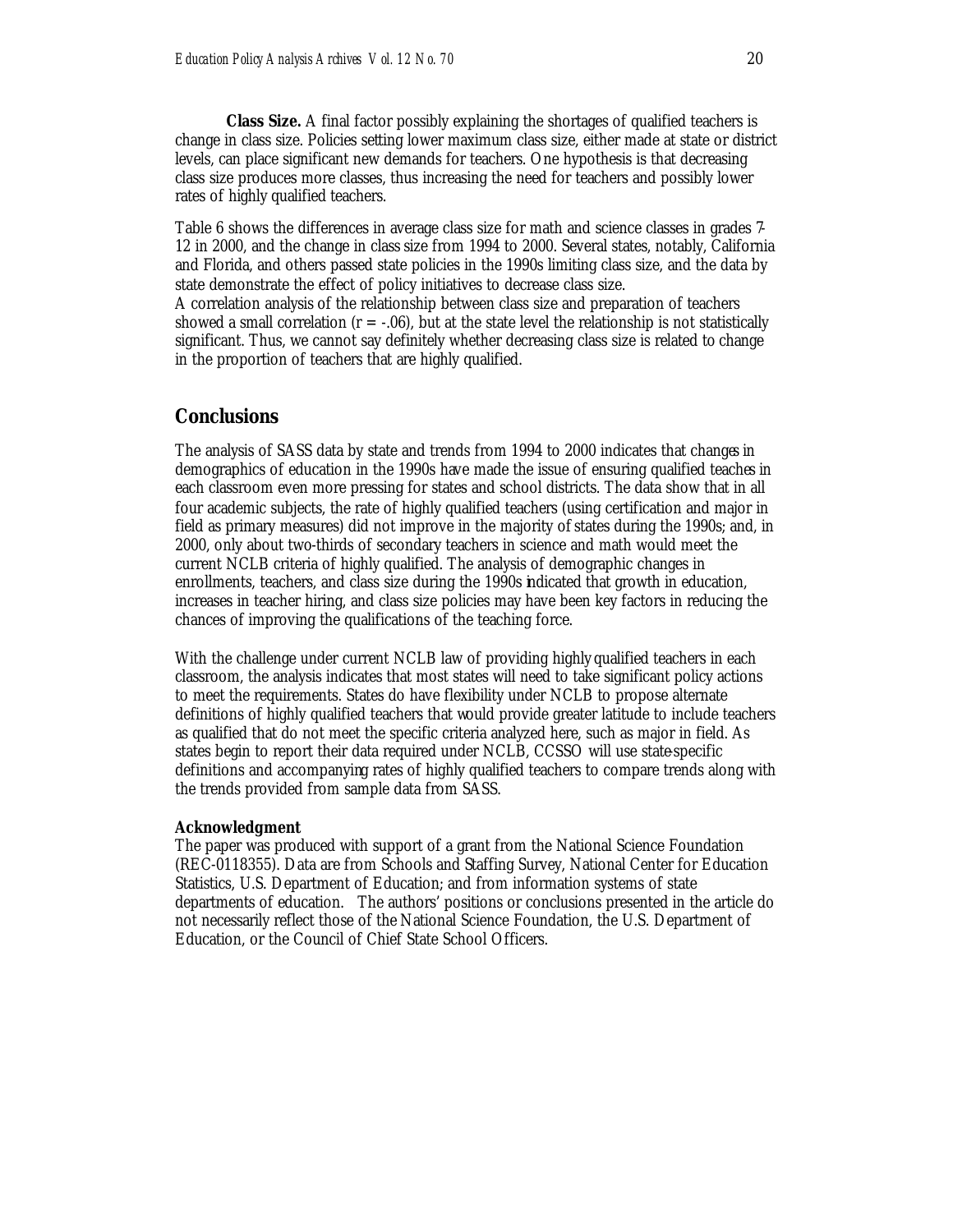|                            |                    |                  | Table 6: Average Class Size in Math and Science, Grades 7-12, Change from 1994 to 2000 |                  |
|----------------------------|--------------------|------------------|----------------------------------------------------------------------------------------|------------------|
|                            | <b>Mathematics</b> |                  | <b>Science</b>                                                                         |                  |
|                            | Avg. Class         | Change           | <b>Avg. Class</b>                                                                      | Change           |
| <b>State</b>               | 2000               | '94 to '00       | 2000                                                                                   | '94 to '00       |
| lowa                       | 20.7               | $+2.5$           | 21.2                                                                                   | $-0.9$           |
| Maine                      | 21.7               | $+2.3$           | 18.3                                                                                   | $-1.8$           |
| Wyoming                    | 21.4               | $+2.0$           | 20.5                                                                                   | $+2.4$           |
| Washington                 | 26.7               | $+1.8$           | 25.2                                                                                   | $-0.1$           |
| New Hampshire              | 22.5               | $+1.8$           | 23.8                                                                                   | $+0.9$           |
| New Jersey                 | 21.3               | $+1.5$           | 19.5                                                                                   | $-0.1$           |
| Virginia                   | 21.2               | $+1.0$           | 22.5                                                                                   | $+0.4$           |
| New Mexico                 | 24.0               | $+0.9$           | 25.3                                                                                   | $+1.3$           |
| New York                   | 22.8               | $+0.9$           | 22.1                                                                                   | $-1.9$           |
| Rhode Island               | 22.6               | $+0.9$           | 20.2                                                                                   | $-0.4$           |
| Oregon                     | 23.3               | $+0.8$           | 26.9                                                                                   | $+2.0$           |
| Vermont                    | 21.0               | $+0.8$           | $\overline{\phantom{m}}$                                                               | <b>NA</b>        |
| Wisconsin                  | 23.7               | $+0.7$           | 23.0                                                                                   | $-0.4$           |
| Georgia                    | 24.1               | $+0.6$           | 22.1                                                                                   | $-2.0$           |
| Kentucky                   | 22.5               | $+0.6$           | 23.1                                                                                   | $-0.6$           |
| Maryland                   | 25.5               | $+0.5$           | 25.2                                                                                   | $+0.5$           |
| Indiana                    | 22.7               | $+0.3$           | 22.6                                                                                   | $-0.5$           |
| Alabama                    | 22.2               | $+0.3$           | 22.7                                                                                   | $-0.9$           |
| Nevada                     | 26.6               | $+0.1$           | 27.3                                                                                   | $+0.3$           |
| Louisiana                  | 21.2               | $+0.1$           | 24.0                                                                                   | $-0.3$           |
| Colorado                   | 23.8               | $+0.1$           | 23.8                                                                                   | $+0.1$           |
| Florida                    | 25.0               | $+0.05$          | 28.7                                                                                   | $+0.7$           |
| Montana                    | 18.0               | $-0.2$           | 19.0                                                                                   | 0.0              |
| South Carolina<br>Nebraska | 21.8<br>18.8       | $-0.2$<br>$-0.3$ | 24.0<br>24.3                                                                           | $+0.8$<br>$+5.3$ |
| Connecticut                | 19.0               | $-0.4$           | 21.5                                                                                   | +2.4             |
| Kansas                     | 19.0               | $-0.5$           | 21.4                                                                                   | $-0.4$           |
| Minnesota                  | 24.1               | $-0.5$           | 26.5                                                                                   | $+0.7$           |
| <b>United States</b>       | 22.4               | $-0.5$           | 23.7                                                                                   | $-0.1$           |
| Arkansas                   | 17.8               | $-0.6$           | 21.7                                                                                   | $+1.8$           |
| Delaware                   | 22.4               | $-0.7$           | 24.4                                                                                   | $-3.9$           |
| Oklahoma                   | 18.2               | $-0.7$           | 20.6                                                                                   | $+1.6$           |
| South Dakota               | 17.5               | $-0.7$           | 19.3                                                                                   | $-2.1$           |
| Arizona                    | 25.9               | $-0.7$           | 24.0                                                                                   | $-3.2$           |
| California                 | 27.1               | $-0.8$           | 30.1                                                                                   | $+1.1$           |
| North Carolina             | 21.7               | $-1.0$           | 21.9                                                                                   | $-1.3$           |
| Massachusetts              | 20.5               | $-1.0$           | 22.9                                                                                   | $+0.8$           |
| Ohio                       | 20.9               | $-1.1$           | 23.7                                                                                   | $+1.2$           |
| Alaska                     | 19.3               | $-1.1$           | 26.6                                                                                   | +6.0             |
| District of Columbia       | 19.0               | $-1.4$           | 23.4                                                                                   | <b>NA</b>        |
| <b>Illinois</b>            | 22.2               | $-1.5$           | 21.4                                                                                   | $-2.5$           |
| Tennessee                  | 23.1               | $-1.5$           | 24.6                                                                                   | $-2.2$           |
| Missouri                   | 21.3               | $-1.5$           | 21.1                                                                                   | $-2.2$           |
| West Virginia              | 19.2               | $-1.7$           | 21.8                                                                                   | $-1.2$           |
| Texas                      | 19.4               | $-2.0$           | 21.6                                                                                   | $-0.2$           |
| Idaho                      | 21.1               | $-2.1$           | 22.7                                                                                   | $-1.3$           |
| Pennsylvania               | 22.5               | $-2.1$           | 22.7                                                                                   | $-0.3$           |
| North Dakota               | 17.9               | $-2.2$           | 17.3                                                                                   | $-3.2$           |
| Utah                       | 26.0               | $-2.4$           | 29.1                                                                                   | +0.1             |
| Hawaii                     | 19.3               | $-2.5$           | 24.1                                                                                   | $-0.1$           |
| Michigan                   | 22.6               | $-2.6$           | 24.3                                                                                   | $-0.8$           |
| Mississippi                | 19.4               | $-2.7$           | 21.5                                                                                   | $-1.1$           |

Source: NCES, Schools and Staffing Survey 1993-94, 1999-00. *Council of Chief State School Officers, Washington, DC, 2003.*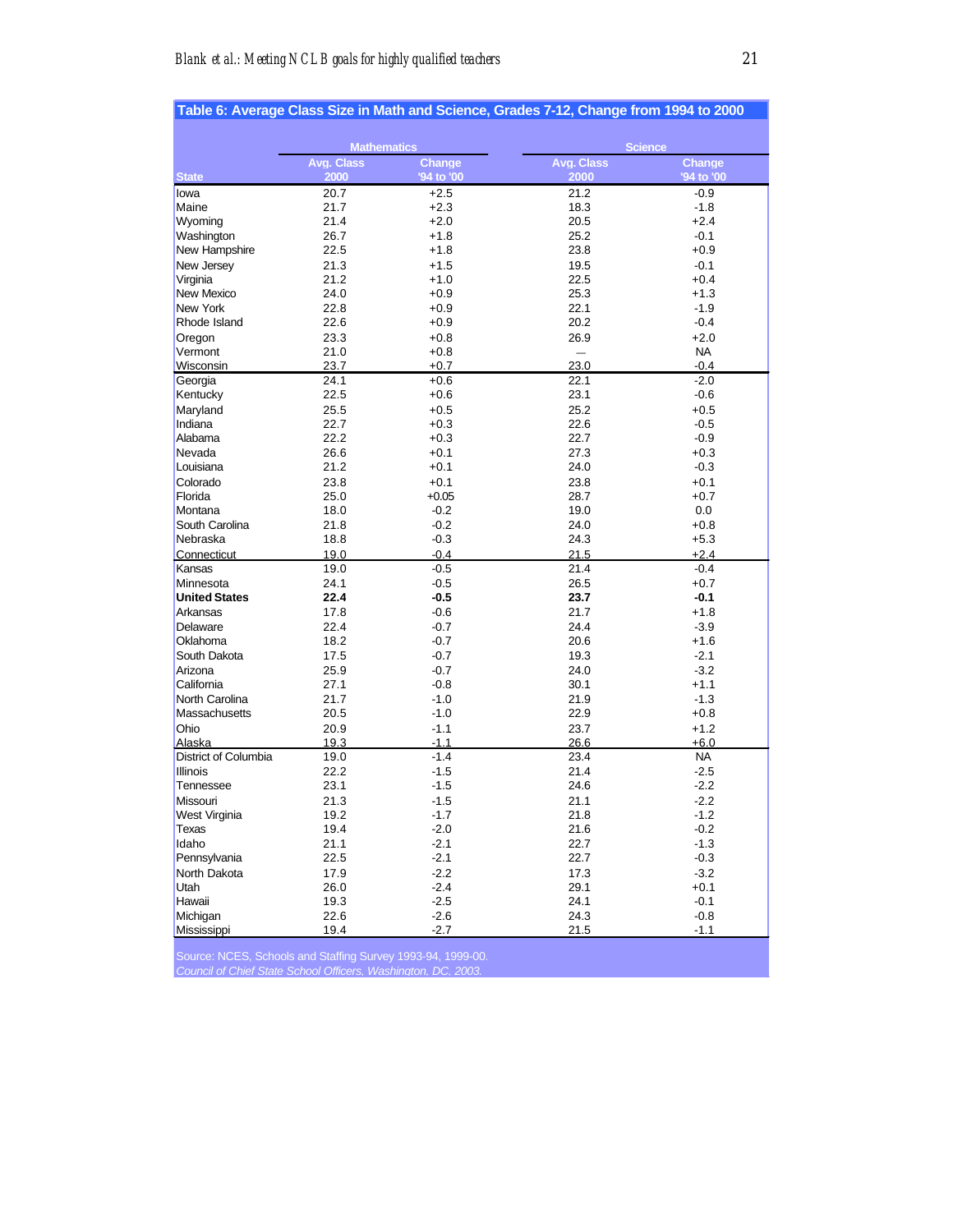#### **References**

- Blank, R.K. and Langesen, D. (2001). *State Indicators of Science and Mathematics Education.* Washington, DC: CCSSO.
- Council of Chief State School Officers. (2002). *A Guide to Effective Accountability Reporting*. Washington, DC: Author.
- Beaudoin, J.P., Ph.D. (2003). *A preliminary investigation into educational factors associated with selected teacher qualifications*. Data analysis for CCSSO (pp.1-10).
- Ferguson, R.F. (1998). Can Schools Narrow the Black-White Test Score Gap? In C. Jencks and M. Phillips (Eds.). *The Black-White Test Score Gap (pp.318-374).* Washington, DC: The Brookings Institution.
- Gilford, D.M. and Tenenbaum, E. (Eds.). (1990). *Pre-college science and mathematics teachers: Monitoring supply, demand, and quality*. Committee on National Statistics, National Research Council. Washington, DC: National Academy Press.
- Goldhaber, D.D. and Brewer, D.J. (2000). Does teacher certification matter? High school certification status and student achievement. *Educational Evaluation and policy Analysis*, 22(2): 129-145.
- Gruber, K.J., Wiley, S.D., Broughman, S.P., Strizwek, G., & Burian-Fitzgerald, M. (2002). *Schools and staffing Survey, 1999-2000: Overview of the data for public, private, public charter, and bureau of Indian affairs elementary and secondary schools (NCES 2002-313*). National Center for Education Statistics, U.S. Department of Education*.* Washington, DC: U.S. Government Printing Office.
- Ingersoll, R. (1996). *Out-of-field teaching and educational equality (NCES 96-040).* U.S. Department of Education, National Center for Educational Statistics. Washington, DC: U.S. Government Printing Office.
- Ingersoll, R. (1999). The problem of under-qualified teachers in American secondary schools. *Educational Researcher*, 28 (2): 26-37.
- Ingersoll, R. (2003, September*) Out-of-field teaching and the limits of teacher policy*. University of Washington: Center for the Study of Teaching and Policy.
- Mayer, D.P., Mullens, J.E., and Moore, M.T. (2000). *Monitoring school quality: An indicators report (NCES 2001-030).* U.S. Department of Education, National Center for Education Statistics. Washington, DC: U.S. Government Printing Office.
- McMillen-Seastrom, M., Gruber, K., Henke, R., McGrath, D.J., & B.A., Cohen, (2002). Q*ualifications of the public school teacher workforce: prevalence of out-of-field teaching 1987-88 to 1999-2000 (pp. 12-19). (NCES 2003-604)*. Education Statistics Quarterly (Vol. 4, Issue 3). Washington, DC: U.S. Government Printing Office.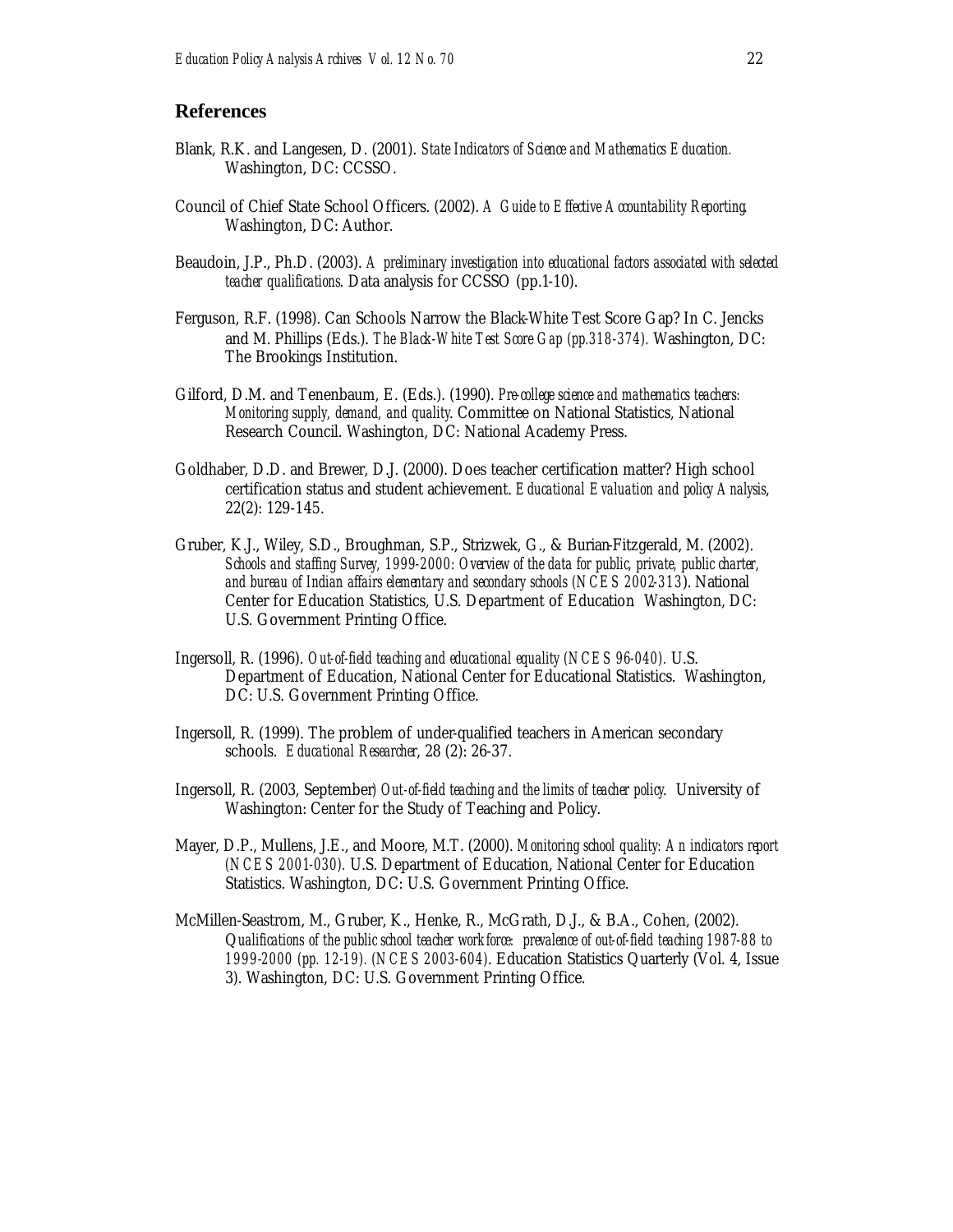- National Center for Education Statistics. (2002). *Schools and staffing survey, 1999-2000. Overview of the data*. (Ed.). (Tabs.). U.S. Department of Education/OERI (May). Washington, DC: U.S. Government Printing Office.
- National Commission on Teaching & America's Future. (1996). *What matters most: Teaching for America's future.* Report of the National Commission on Teaching & America's Future. Summary Report. New York: Author.
- U.S. Department of Education. (2003). *Meeting the highly qualified teachers challenge: The Secretary's second annual report on teacher quality*. Washington, DC: U.S. Government Printing Office.

## **About the Authors**

Rolf Blank (RolfB@ccsso.org) is Director of Education Indicators at the Council of Chief State School Officers, Washington, DC, where he is assisted in state policy and program analyses by Doreen Langesen, Elizabeth Laird, and Carla Toye. Victor Bandeira de Mello is a senior statistician with the American Institutes for Research, Palo Alto, CA.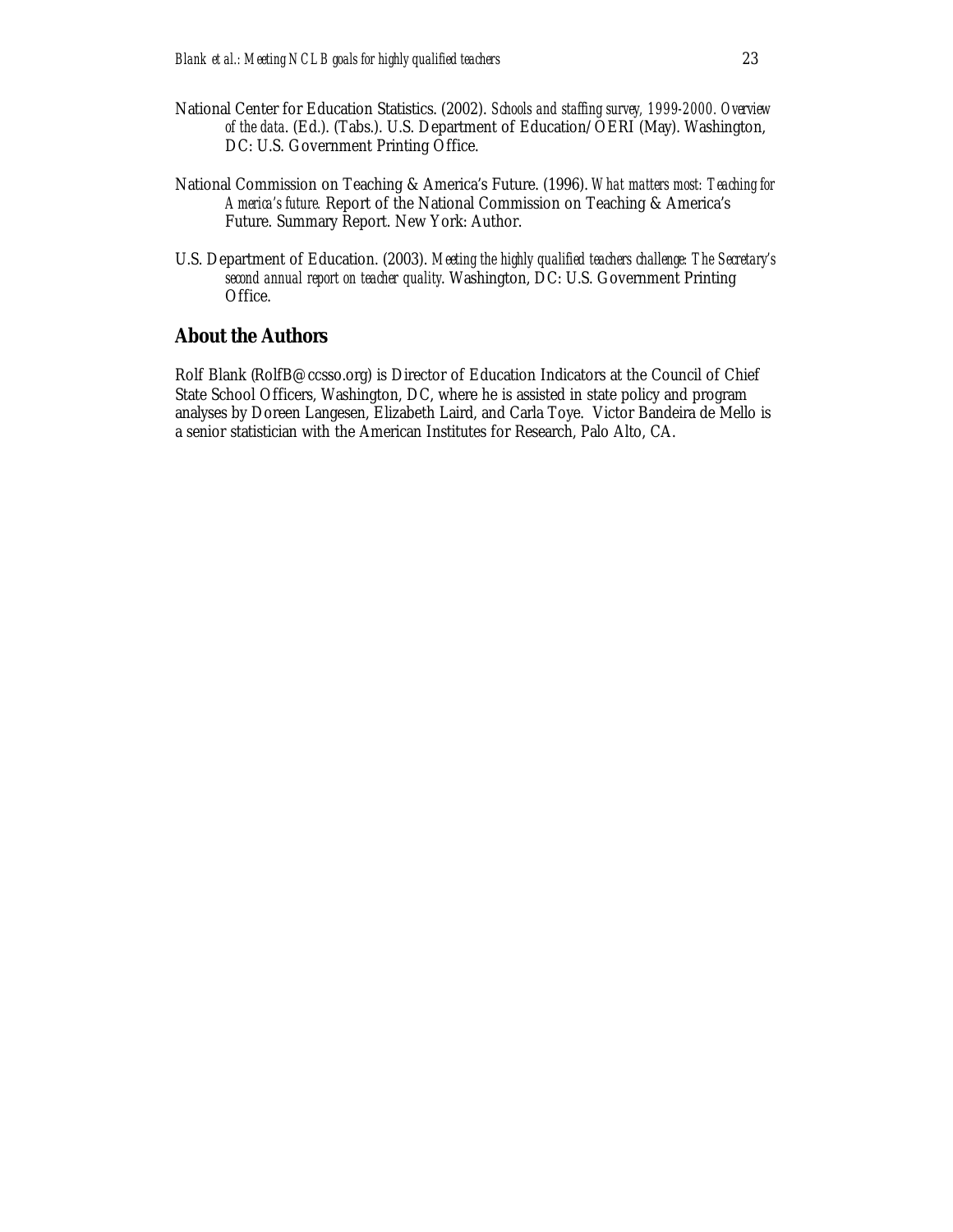#### *Education Policy Analysis Archives* http://**epaa.asu.edu Editor: Gene V Glass, Arizona State University Production Assistant: Chris Murrell, Arizona State University**

General questions about appropriateness of topics or particular articles may be addressed to the Editor, Gene V Glass, glass@asu.edu or reach him at College of Education, Arizona State University, Tempe, AZ 85287-2411.

#### *EPAA* **Editorial Board**

**Michael W. Apple** University of Wisconsin

**Greg Camilli** Rutgers University

**Sherman Dorn** University of South Florida

**Gustavo E. Fischman** Arizona State Univeristy

**Thomas F. Green** Syracuse University

**Craig B. Howley** Appalachia Educational Laboratory

**Patricia Fey Jarvis**  Seattle, Washington

**Benjamin Levin** University of Manitoba

**Les McLean** University of Toronto

**Michele Moses** Arizona State University

**Anthony G. Rud Jr.** Purdue University

**Michael Scriven** Western Michigan University

**Robert E. Stake**  University of Illinois—UC

**Terrence G. Wiley** Arizona State University **David C. Berliner**  Arizona State University

**Linda Darling-Hammond**  Stanford University

**Mark E. Fetler** California Commission on Teacher Credentialing

**Richard Garlikov** Birmingham, Alabama

**Aimee Howley** Ohio University

**William Hunter** University of Ontario Institute of Technology

**Daniel Kallós** Umeå University

**Thomas Mauhs-Pugh** Green Mountain College

**Heinrich Mintrop**  University of California, Berkeley

**Gary Orfield** Harvard University

**Jay Paredes Scribner** University of Missouri

**Lorrie A. Shepard** University of Colorado, Boulder

**Kevin Welner** University of Colorado, Boulder

**John Willinsky** University of British Columbia